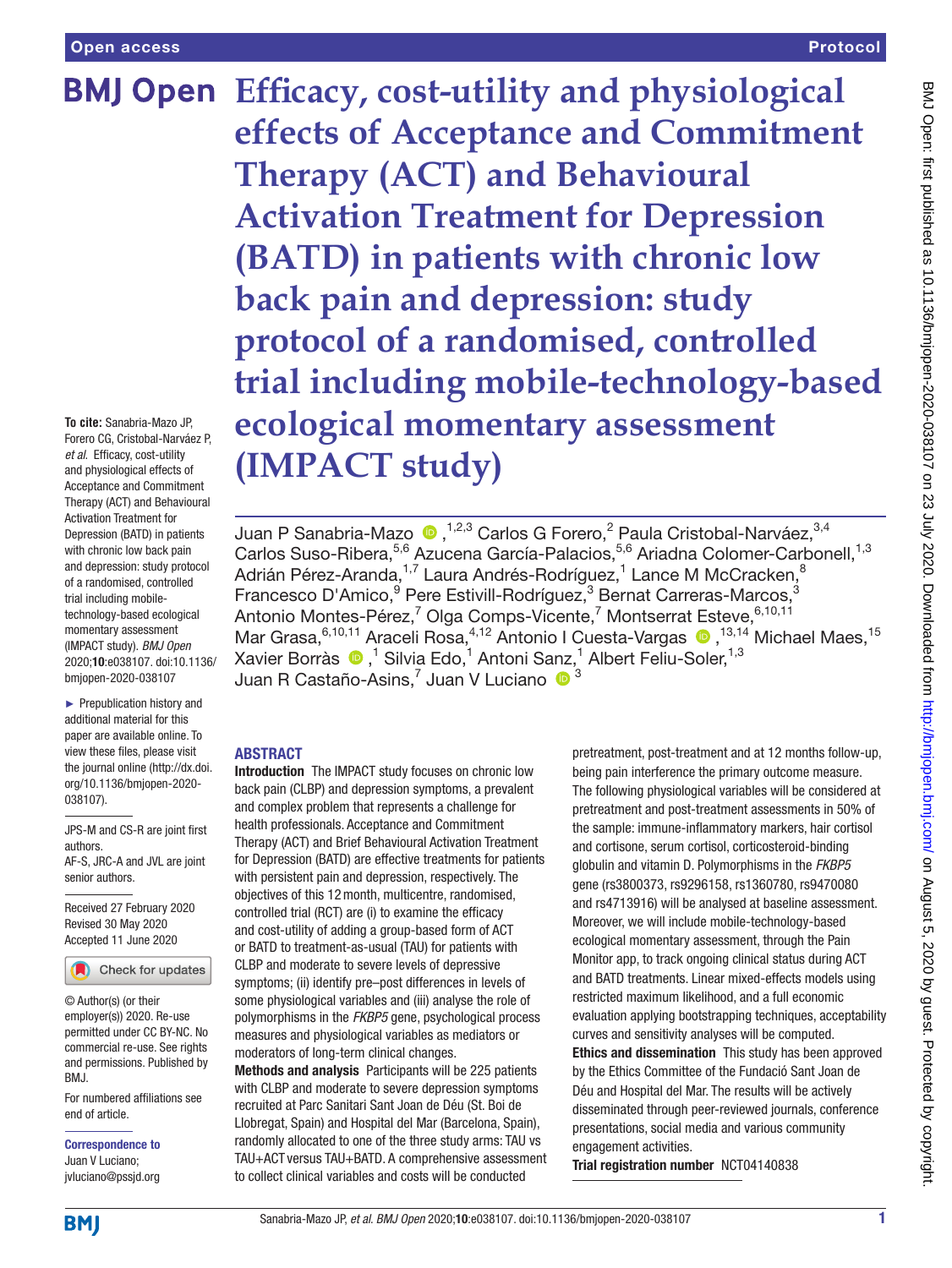#### Strengths and limitations of this study

- ► This is thought to be the first study comparing the efficacy and costutility of Acceptance and Commitment Therapy and Behavioural Activation Treatment for Depression in addition to treatment as usual (TAU) versus TAU alone for the management of comorbid chronic low back pain (CLBP) and depression.
- ► The IMPACT protocol combines assessment with classical legacy measures and ecological momentary assessment to obtain more precise information on the dynamics of the variables to be assessed.
- ► Besides self-report measures, this study will include physiological variables such as cortisol, cytokines and vitamin D levels, in order to know the impact of treatments on these stress-related biological variables.
- ► As far as we know, this study represents the first attempt to explore the predictive role of *FKBP5* gene and distal or proximal stressful experiences in response to psychological treatments for CLBP and depression.
- ► Blinding of patients and therapists will not be possible. This represents a fundamental problem in randomised controlled trials with psychological treatments.

#### **INTRODUCTION**

Recent systematic reviews have estimated that more than 10% of the general population worldwide suffers chronic pain.<sup>12</sup> Among chronic pain conditions, chronic low back pain (CLBP) is one of the most prevalent and costly.[3 4](#page-11-1) Depression is by far the most common psychiatric problem associated with  $CLBP<sup>56</sup>$ 

The relationship between pain and depression is bidi-rectional.<sup>[7](#page-11-3)</sup> Some theories postulate that pain and depression share common physiopathological mechanisms and that one can lead to the other via activation of these mechanisms. This could include mediators of the inflammatory and immune response and the role they play in endogenous nociceptive regulation and affective regu-lation.<sup>[8](#page-11-4)</sup> In particular, cytokines appear to have a crucial role in chronic pain conditions, so that a high expression of proinflammatory mediators can alter the physiopa-thology of chronic pain.<sup>[9](#page-11-5)</sup> At the same time, inflammatory mediators of innate immunity and cell-mediated immunity cooperate in the onset and expression of depres $sion.<sup>10</sup>$  On the other hand, a clear correlation between vitamin D deficiency and the presence of chronic pain and depression has been described in recent years.<sup>11</sup> Vitamin D substantially modulates the inflammatory response by controlling cytokine expression, inhibiting proinflammatory, and increasing anti-inflammatory ones. Vitamin D deficiency could affect the response of patients with chronic pain to the treatments applied.<sup>12-15</sup>

Chronic stress appears to play a pivotal role in mental and physical health and leads to hypothalamic–pituitary–adrenal axis (HPA) dysregulation which in turn impairs the stress response.<sup>[16 17](#page-11-9)</sup> Genetic, epigenetic and early stress exposure, among other factors, shape individual resil-ience and vulnerability, as well as HPA activity.<sup>[18 19](#page-11-10)</sup> In this regard, the FKB506 binding protein 51 gene (FKBP5) is a critical regulator of glucocorticoid receptor activity (and

thus HPA function too) and its interaction with distal and proximal stressors has not been previously examined in comorbid chronic pain and depression. This interaction could be key for understanding the etiological mechanisms involved in such conditions, as well as for identifying potential therapeutic mechanisms. $20-26$  In addition, hair cortisol reflecting long-term HPA activity has recently emerged as a potential predictor of treatment response in anxiety and depression.<sup>[19](#page-11-12)</sup>

The therapeutic options available for chronic pain management are very extensive. Interestingly, a number of psychological treatments have shown positive effects at the psychological, neuroendocrine and immune levels in a wide range of pain-related conditions, as well as for depression.[27](#page-11-13) These generally comprise forms of Cognitive Behavioural Therapy (CBT), including treatments that focus on mindfulness, and Acceptance and Commitment Therapy (ACT). In a meta-analysis of 11 clinical trials in patients with chronic pain,<sup>[28](#page-11-14)</sup> ACT was better than the control conditions in improving pain acceptance, functional impairment, anxiety, depression and pain intensity. In addition, another form of CBT, Behavioural Activation Treatment for Depression (BATD), has proved to be as effective as classical CBT in reducing depressive symptoms in a meta-analysis.<sup>[29](#page-11-15)</sup>

Both treatments, ACT and BATD, are potentially costeffective for the management of chronic pain and depression, respectively, according to a recent systematic review carried out by the team of the present project. $30 \text{ In our}$  $30 \text{ In our}$ opinion, it is important to demonstrate their cost-utility for the management of a complex problem as relevant as comorbid CLBP and depression, to characterise the psychological and physiological mechanisms through which they exert their therapeutic effect, and identify potential predictors of treatment response.

The objectives of the IMPACT (*Improving Pain and Depression with ACT and BATD*) study are (i) to examine the efficacy and cost-utility of adding ACT or BATD to treatment-asusual (TAU) in the management of patients with CLBP and moderate to severe depression for improving pain interference (primary outcome) and depressive, anxious and stress symptoms, pain catastrophising and quality of life (secondary outcomes); (ii) to identify pre–post differences in levels of different physiological variables (immuneinflammatory markers, hair cortisol and cortisone, serum cortisol, corticosteroid-binding globulin (CBG) and vitamin D) and correlate these changes with those observed at self-report measures and (iii) analyse the role of polymorphisms in the *FKBP5* gene, psychological process measures and physiological variables as mediators or moderators of long-term clinical changes.

#### METHODS AND ANALYSIS Trial design

The RCT protocol has been developed following the Standard Protocol Items: Recommendations for Interventional Trials. $31$  For reporting, we will follow the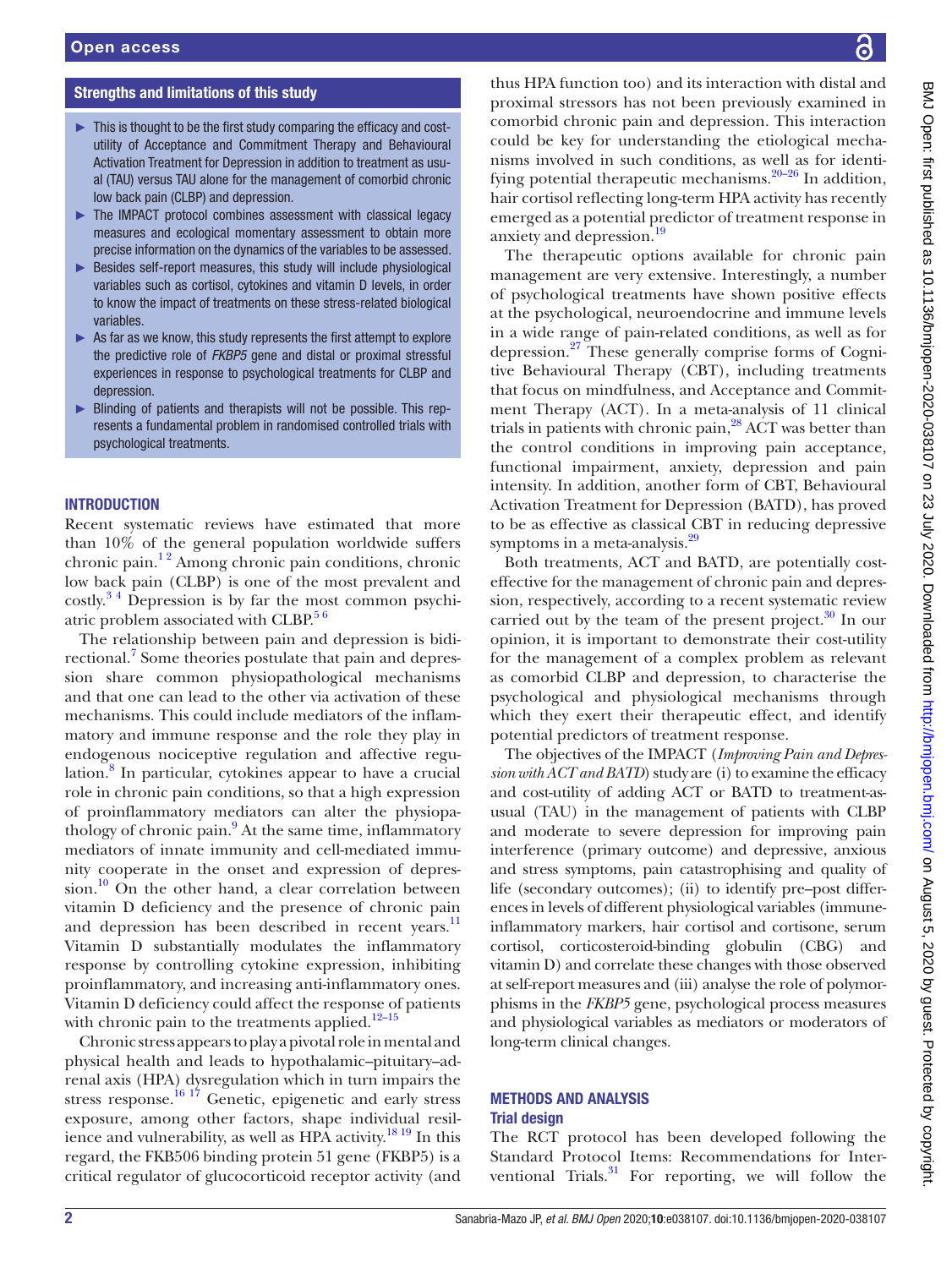guidelines of the Consolidated Standards of Reporting Trials  $(CONSORT)^{32}$  and the Consolidated Health Economic Evaluation Reporting Standards statement.<sup>33</sup> IMPACT is a 12-month multicentre RCT with three treatment arms: TAU, TAU+ACT and TAU+BATD. Therefore, patients in three arms will receive TAU, and ACT and BATD will be complementary treatments to the standard one provided in the Spanish National Health System.

# Recruitment strategy

Potential participants are those patients with CLBP diagnosis seeking services currently or in the last 3 years at Parc Sanitari Sant Joan de Déu (St. Boi de Llobregat, Spain) or Hospital del Mar (Barcelona, Spain). These patients will be screened to evaluate their current pain intensity and the Patient Health Questionnaire (PHQ-9) will be administered to confirm the presence of moderate to severe active depression.

# Sample size

Sample size was estimated considering a target power of 80%, an alpha level of 0.05 and was calculated taking the primary outcome measure into account (Brief Pain Inventory-Interference Scale (BPI-IS)). The estimate was based on a one-way analysis of variance (followed by Dunn–Bonferroni post-hoc tests) for between-group differences in the change from baseline to subsequent assessment, assuming no systematic baseline or other covariate group differences after randomisation. The minimal clinically significant difference for the BPI-IS is 1 point (SD of improvement of 2 points).<sup>[34](#page-11-20)</sup> This calculation yielded a suggested sample size of 64 patients per study arm. Allowing for a potential attrition rate of 15% our final sample size was 75 participants per group.

# Eligibility criteria

All participants will meet the following inclusion criteria: male or female aged 18–70 years; diagnosis of CLBP  $(≥3)$ months) according to medical history; pain intensity  $\geq 4$ points out of 10 points on a numeric pain rating scale in the past week; moderate to severe depressive symptoms according to PHQ-9 (total score  $\geq 10$ ); fluent in Spanish language and provision of written informed consent to participate (a copy of the consent form is provided as an ([online supplementary document\)](https://dx.doi.org/10.1136/bmjopen-2020-038107). Only participants with a score of at least 60% on the question 'Which situation describes your pain over the past 4 weeks the best? 100% of the pain in the low back; 80% of the pain in the low back and  $20\%$  in the leg(s);  $60\%$  of the pain in the low back and  $40\%$  in the leg(s);  $50\%$  of the pain in the low back and  $50\%$  in the leg(s);  $40\%$  of the pain in the low back and  $60\%$  in the leg(s); or  $20\%$  of the pain in the low back and  $80\%$  in the leg(s)' will be included. With this question, we will be able to differentiate dominant leg pain from dominant CLBP, avoiding the likelihood of recruitment of participants suffering dominant radiculopathy.<sup>[35](#page-11-21)</sup>

Potential participants will be excluded according to the following exclusion criteria (based on previous  $RCTs$ ):  $36$ the presence of cognitive impairment; previous (last year) or current psychological treatment; presence of severe psychiatric disorder (eg, psychotic disorder), substance dependence/abuse or presence of degenerative medical disease (eg, Alzheimer's dementia); patients involved in litigation with the health system; patients with scheduled surgical intervention or other interventions and inability to attend group treatment sessions. For the biomarkers substudy (50% of patients in each study arm), the following exclusion criteria will be added: cold/infection symptoms on the day of blood collection; needle phobia; BMI>30 kg/m<sup>2</sup> or weight >110 kg; consumption >8 units of caffeine per day (maximum one drink with caffeine on the day of testing); smoker >5 cigarettes a day; hair length <3cm, use of glucocorticoid medication or anticytokine drugs and being pregnant or breastfeeding.

# Procedure and randomisation

A list of potential participants (with contact telephone number) will be presented to the study team at each centre. This list will pass to the clinicians, so that they carry out the telephone screening and set an appointment for the first face-to-face interview (performed by health psychologists) with all those who agree to participate and meet the eligibility criteria. After obtaining informed written consent, the evaluators will conduct the baseline interview using battery of computer-administered measures. Patients will be contacted again after 3–5 days to obtain peripheral blood and hair samples. These extractions will be performed at a preset time (8.00–9.00 AM) to reduce circadian variability in the levels of the immune and endocrine markers evaluated. In order to limit the effects of medication on the study variables, patients will be asked to refrain from taking analgesic or anti-inflammatory drugs within 72hours prior to obtaining the biological samples.

Random assignment of participants to study arms will be executed after baseline assessments as recommended by the CONSORT guidelines. $32$  Randomisation will be planned and executed by a statistician with no involvement in screening, enrolment or treatment processes. Once written consent and baseline assessment have been completed, study participants will be given a unique personal code and randomised by means of an online randomisation programme. The computer-generated randomisation will apply a permuted block design to ensure that the groups are balanced taking biomarkers substudy eligibility criteria into account. The randomisation list will remain with the clinical trials committee of Fundació Sant Joan de Déu (FSJD) for the full duration of the RCT. This list will be stored in an encrypted file on a password-protected computer in the clinical trials supervisor's office to assure concealment of allocation. Participants' assignments will be communicated to administrative personnel of each centre by the clinical trials supervisor via e-mail. Patients will be informed of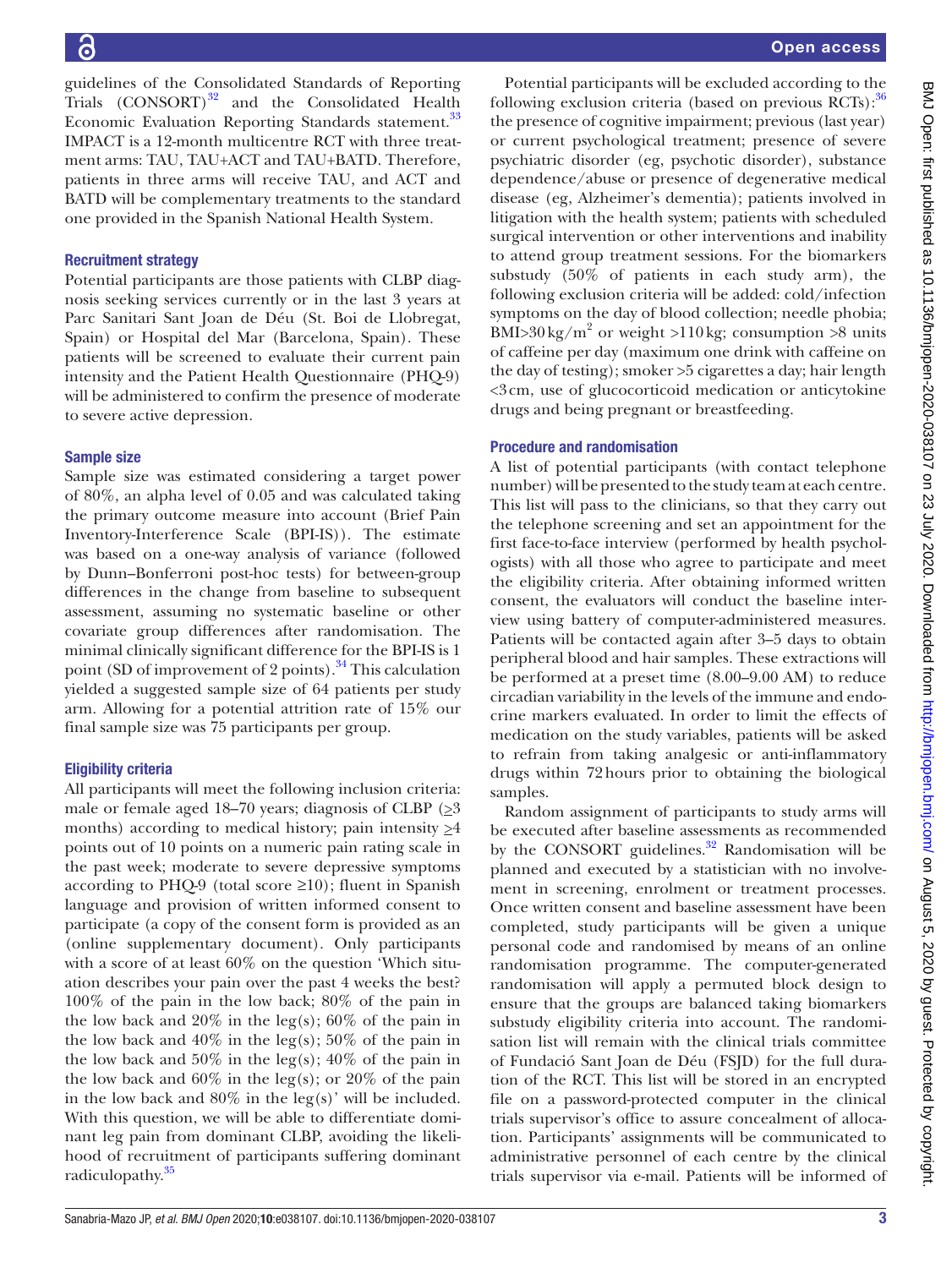their group allocation by the administrative personnel, who will send a notification in sealed, opaque numbered envelopes.

Two subsequent face-to-face assessments will be carried out at the end of the 8 weeks of treatment (post-treatment) and at 12 months follow-up (56 weeks after randomisation). To obtain the biological samples at post-treatment, the same procedure as in the baseline assessment will be followed. See [figure](#page-3-0) 1 for patients' flow chart.

# **Treatments**

#### Treatment-as-usual

In Spain, chronic pain management is mainly carried out by general practitioners (GPs) in regular consultations, commonly consisting of face-to-face visits (5–10min) to monitor the physical and emotional status of the patient. GPs usually provide advice, and prescribe pharmacotherapy (pain medications, hypnotics and antidepressants) or make onward referrals to pain units in hospitals when more specialised pain management procedures are required. The frequency of consultations is based on the type and stage of disease of each patient. For this study, usual care will be the same as in routine daily practice, without any modifications.

#### Treatment-as-usual+Acceptance and commitment therapy

The ACT treatment component includes, as the name implies, methods to promote acceptance (nonavoidance) of unwanted experiences, and engagement in goal-directed and values-based action. Alternatively, ACT is focused on promoting psychological flexibility, or the ability to develop behaviour patterns *open, aware and engaged*<sup>[37](#page-11-23)</sup> (see [table](#page-4-0) 1). Patients suffering from pain recurrently use avoidance as a coping strategy, and at its most basic level, this therapy is designed to address that by providing a broader set of skills. There is now considerable evidence for the therapeutic model underlying ACT<sup>38</sup> and for the treatment approach itself as applied to chronic pain. Recent meta-analyses supported the effectiveness of ACT in patients with chronic pain. $^{28\,39}$ 

# Treatment-as-usual+Behavioural activation treatment for depression

BATD is based on the application of learning principles to the pattern of withdrawn or reduced behaviour activity associated with depression (see [table](#page-4-1) 2). Its objective is to counteract depressive symptoms and, as a consequence, to ensure that patients regain a productive and emotionally satisfying life. Its methodology essentially consists in 'activating' subjects with depression through programming



<span id="page-3-0"></span>Figure 1 Flowchart of the IMPACT study based on the Consolidated Standards of Reporting Trials guidelines. ACT, Acceptance and Commitment Therapy; BATD, Brief Behavioural Activation Treatment for Depression; CLBP, chronic low back pain; EMA, ecological momentary assessment; ITT, intention-to-treat; TAU, treatment as usual.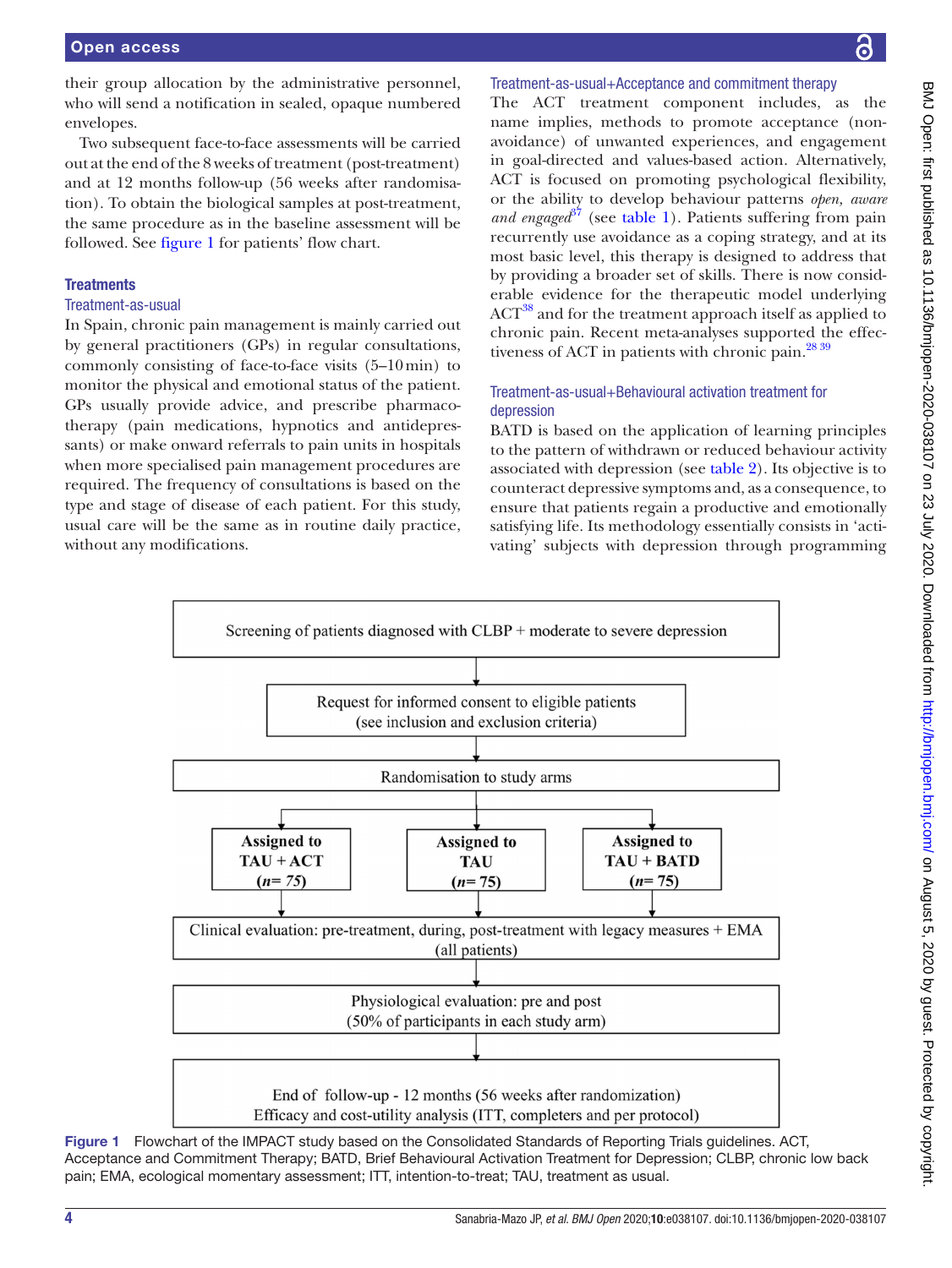<span id="page-4-0"></span>

| Table 1         | Outline of ACT group treatment sessions                                                                                                                                                                                                                                                                      |
|-----------------|--------------------------------------------------------------------------------------------------------------------------------------------------------------------------------------------------------------------------------------------------------------------------------------------------------------|
| <b>Session</b>  | <b>ACT</b>                                                                                                                                                                                                                                                                                                   |
| 1               | Participants' and clinician's presentation. Psychoeducation and introduction to ACT (ACT basics; scientific<br>advances in chronic pain and depression management; psychological theories of pain, suffering and stress;<br>stressors, fears and indicators; identification of values; breathing exercises). |
| 2               | Value analysis I. Problems of experiential avoidance. Creative hopelessness through metaphors: control is the<br>problem and not the solution. Anxiety, fight and flight, and its effects. Accepting the risk of the life's journey:<br>experiences, feelings and emotions.                                  |
| $\overline{3}$  | Value analysis II. Objectives. Laws of thought and consequences of language. Mind and deactivation of thought<br>(cognitive defusion): creating distance with thoughts. Learning meditation techniques and effects. Practicing<br>meditation exercises.                                                      |
| 4               | Value analysis III. Psychological barriers and obstacles. Emotional distress and its consequences. Emotional<br>phenomena, personality variables and health states. Discovering commitments with committed actions.                                                                                          |
| $5\overline{5}$ | Values and feelings. Taking the initiative with a 'Plan of action and willingness'. Psychological flexibility, resilience<br>and self-motivation. Expansion and body scan exercises. Learning to relax.                                                                                                      |
| 6               | Taking a direction. The self as context, process and content. Awareness of the present: 'here and now'. The brain<br>and emotions: managing situations and overwhelming emotional responses.                                                                                                                 |
| $\overline{7}$  | Dare and change: willingness and determination. Self-awareness, assertiveness and self-esteem. Experiential<br>expansion exercises: felt sensations. Happiness according to positive psychology. Benefits of physical exercise:<br>movement.                                                                 |

At the beginning of each session, time will be taken to briefly go over what was discussed in the previous session and every person's weekly records will be collected and briefly commented on.

ACT, Acceptance and Commitment Therapy.

and conduct of behaviours that are likely to increase the experiences of directly positively reinforcing qualities in their current context. A meta-analysis supported the effectiveness of behavioural activation in patients with depression[.29](#page-11-15)

Both psychological treatments (ACT and BATD) will be administered in a group format of 8 weekly 1.5hour sessions. In RCTs of psychological treatment, it is recommend that more than one therapist deliver each treatment to create a more realistic and generalisable impression of

<span id="page-4-1"></span>

|                | <b>Table 2</b> Outline of BATD group treatment sessions                                                                                                                                                                                                                                                                                                                                                           |
|----------------|-------------------------------------------------------------------------------------------------------------------------------------------------------------------------------------------------------------------------------------------------------------------------------------------------------------------------------------------------------------------------------------------------------------------|
| <b>Session</b> | <b>Description</b>                                                                                                                                                                                                                                                                                                                                                                                                |
| 1              | Participants' and clinician's presentation. Collection of information related with areas of activity and interaction<br>contexts. Delivery of activity log to obtain an accurate assessment of the patient's daily activities, which is<br>useful for: providing a baseline measure and comparing their progress when their activity level increases later in<br>the treatment.                                   |
| $\overline{2}$ | Identification of information related to depressive behaviours. Exploration of problematic behaviours and<br>identification of patients' objectives regarding treatment.                                                                                                                                                                                                                                          |
| 3              | Obtaining complementary information regarding the characteristics of the history of patient interactions and any<br>contexts and interactions that reinforce depressive behaviours. Establishment of short-term, medium-term and<br>long-term goals.                                                                                                                                                              |
| 4              | Explanation of the hypotheses of factors associated with the origins, maintenance and therapeutic change of<br>problematic behaviour. In this session, 10 personalised activities are selected according to each person's own<br>needs and desires, without any particular order. With the selected activities, a ranking is then generated that<br>goes from the least difficult to the most difficult activity. |
| 5              | Once the 10 target activities have been identified, a record is made to track their progress weekly, including the<br>number of times they would like to complete the activity in a period of 1 week (the ideal frequency). The number<br>of activities varies each week, but they always range between three and five activities.                                                                                |
| 6              | Discussion of what was obtained from the records in general. Exploration of the satisfaction with the activities.                                                                                                                                                                                                                                                                                                 |
| 7              | Coping abilities. How to approach emotions and reactions to events and responses associated with<br>depression. Relationship between avoidance behaviours and maintenance of difficulties.                                                                                                                                                                                                                        |
| 8              | Examination of new behaviours to be incorporated. Discussion about the goals achieved and the barriers to<br>maintain the weekly activity plan. Farewell.                                                                                                                                                                                                                                                         |

BATD, Brief Behavioural Activation Treatment for Depression.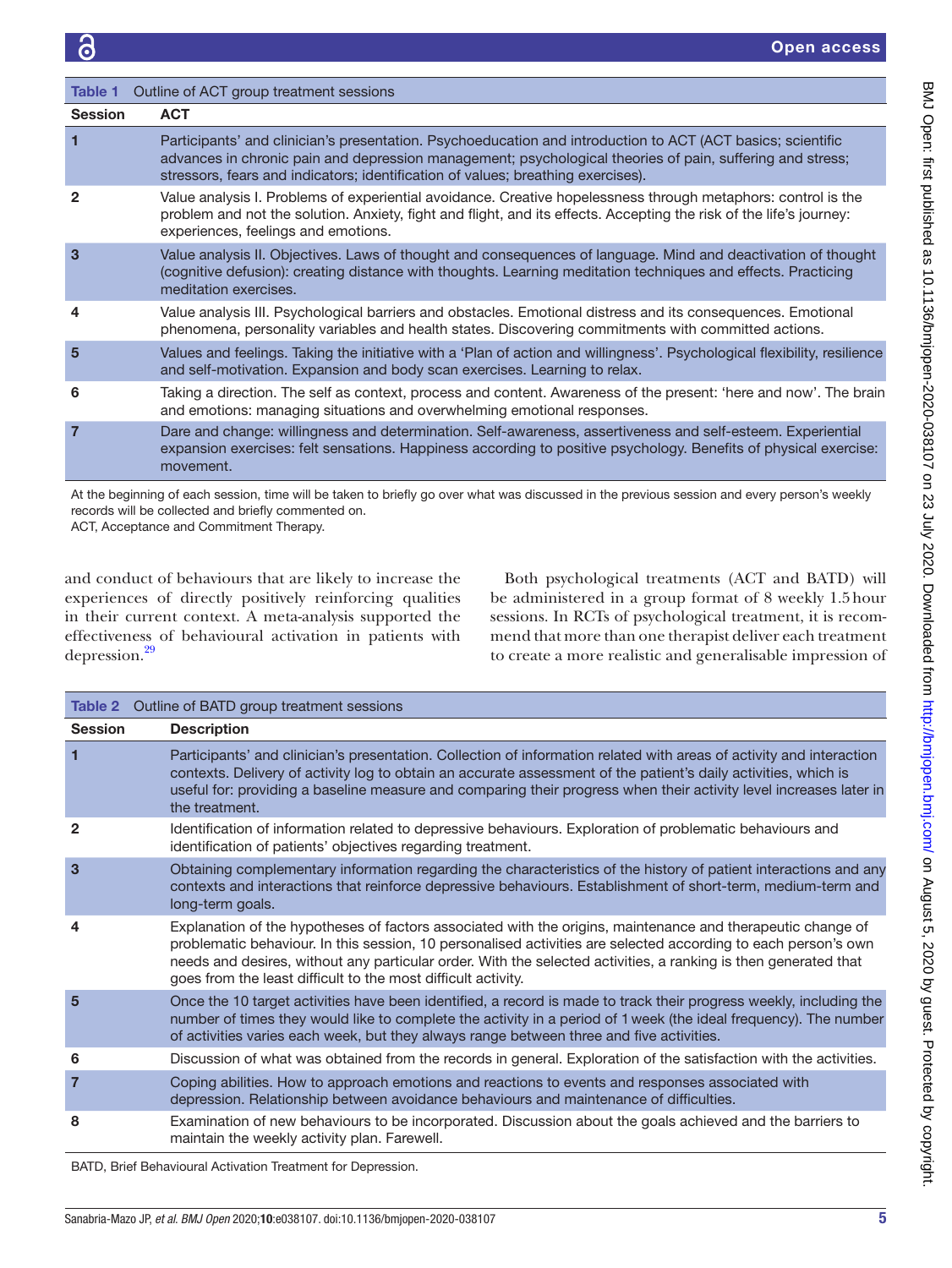#### Open access

effectiveness,  $\frac{40}{10}$  so each therapy will be conducted by at least three different therapists. In addition to prior experience delivering ACT or BATD, all therapists will do a 3-hour 'refresher' training prior to starting the RCT with the aim also to assure simultaneous fidelity to the manual with flexibility within sessions. Finally, to monitor treatment fidelity within ACT and BATD, research assistants will video-tape all sessions. Two independent experts in both treatments have been selected for his expertise in the delivery of these therapies. They will rate adherence to treatment using videotapes of therapy sessions. A random sample of tapes, stratified by therapist and therapy session will be rated using the instruments described below.

# Study measures

All participants will be assessed with a computeradministered battery of measures, using the software Research Electronic Data Capture (REDCap) (see [table](#page-5-0) 3).

### Measures for sociodemographic characteristics, clinical features and screening

*Sociodemographic Questionnaire*. Information about gender, date of birth, marital status, living arrangements, educational level, income level and employment status.

*Clinical data*. Ad hoc interview collecting data about history and duration of CLBP and depression symptoms,

<span id="page-5-0"></span>

| Table 3 Time points at which measures and data are collected  |              |               |                         |                  |
|---------------------------------------------------------------|--------------|---------------|-------------------------|------------------|
| <b>Measures</b>                                               | Pre          | <b>During</b> | Post                    | 1-year follow-up |
| Sociodemographic, clinical and screening measures             |              |               |                         |                  |
| Sociodemographic data (gender, date of birth, marital status) | X            |               |                         |                  |
| Clinical data (years of evolution, comorbidities)             | $\mathsf{X}$ |               |                         |                  |
| PHQ-9 (depression symptoms)                                   | X            |               |                         |                  |
| CIDI (diagnosis of depression)                                | $\mathsf{X}$ |               |                         |                  |
| CTQ-SF (childhood trauma)                                     | X            |               |                         |                  |
| Primary outcome measure                                       |              |               |                         |                  |
| BPI-IS (pain interference)                                    | $\mathsf X$  |               | X                       | X                |
| Secondary outcome measures                                    |              |               |                         |                  |
| NRS (pain intensity)                                          | X            |               | X                       | X                |
| DASS-21 (anxiety, depression and stress)                      | $\mathsf{X}$ |               | $\mathsf{X}$            | $\mathsf{X}$     |
| PCS (pain catastrophising)                                    | X            |               | X                       | X                |
| Process measures                                              |              |               |                         |                  |
| CPAQ-8 (pain acceptance)                                      | X            |               | X                       | $\mathsf X$      |
| BADS-SF (behavioural activation for depression)               | $\mathsf{X}$ |               | $\mathsf{X}$            | $\mathsf{X}$     |
| Other measures                                                |              |               |                         |                  |
| EQ-5D-5L (quality of life)                                    | $\mathsf{X}$ |               | $\overline{\mathsf{X}}$ | $\mathsf{X}$     |
| CEQ (credibility and expectations regarding treatments)       | X            |               | X                       |                  |
| CSRI (medication consumption and service receipt)             | $\mathsf X$  |               |                         | $\mathsf{X}$     |
| AET (negative effects of psychological treatments)            |              |               | X                       |                  |
| PGIC and PSIC (impression of change)                          |              |               | $\overline{\mathsf{X}}$ |                  |
| ACT-FM (fidelity measure)                                     |              | X             | X                       |                  |
| QBAS (fidelity measure)                                       |              | X             | $\overline{\mathsf{X}}$ |                  |
| Pain Monitor app                                              |              | Χ             |                         |                  |
| Physiological variables                                       |              |               |                         |                  |
| Immune-inflammatory markers                                   | X            |               | X                       |                  |
| HPA and vitamin D markers                                     | $\mathsf X$  |               | $\overline{\mathsf{X}}$ |                  |
| FKBP5 polymorphisms                                           | X            |               |                         |                  |

ACT-FM, Acceptance and Commitment Therapy Fidelity Measure; AET, Adverse Effects of Treatments checklist; BADS-SF, Behavioural Activation for Depression Scale (short form); BPI-IS, Brief Pain Inventory-Interference Scale; CEQ, Credibility/Expectancy Questionnaire; CIDI, Composite International Diagnostic Interview—depression section; CPAQ-8, Chronic Pain Acceptance Questionnaire (8-item version); CSRI, Client Service Receipt Inventory; CTQ-SF, Childhood Trauma Questionnaire−Short Form; DASS-21, Depression Anxiety Stress Scales-21; EQ-5D-5L, EuroQoL; HPA, hypothalamic–pituitary–adrenal; NRS, Numerical Pain Rating Scale; PCS, Pain Catastrophising Scale; PGIC, Patient Global Impression of Change; PHQ-9, Patient Health Questionnaire; PSIC, Pain Specific Impression of Change; QBAS, Quality of Behavioral Activation Scale.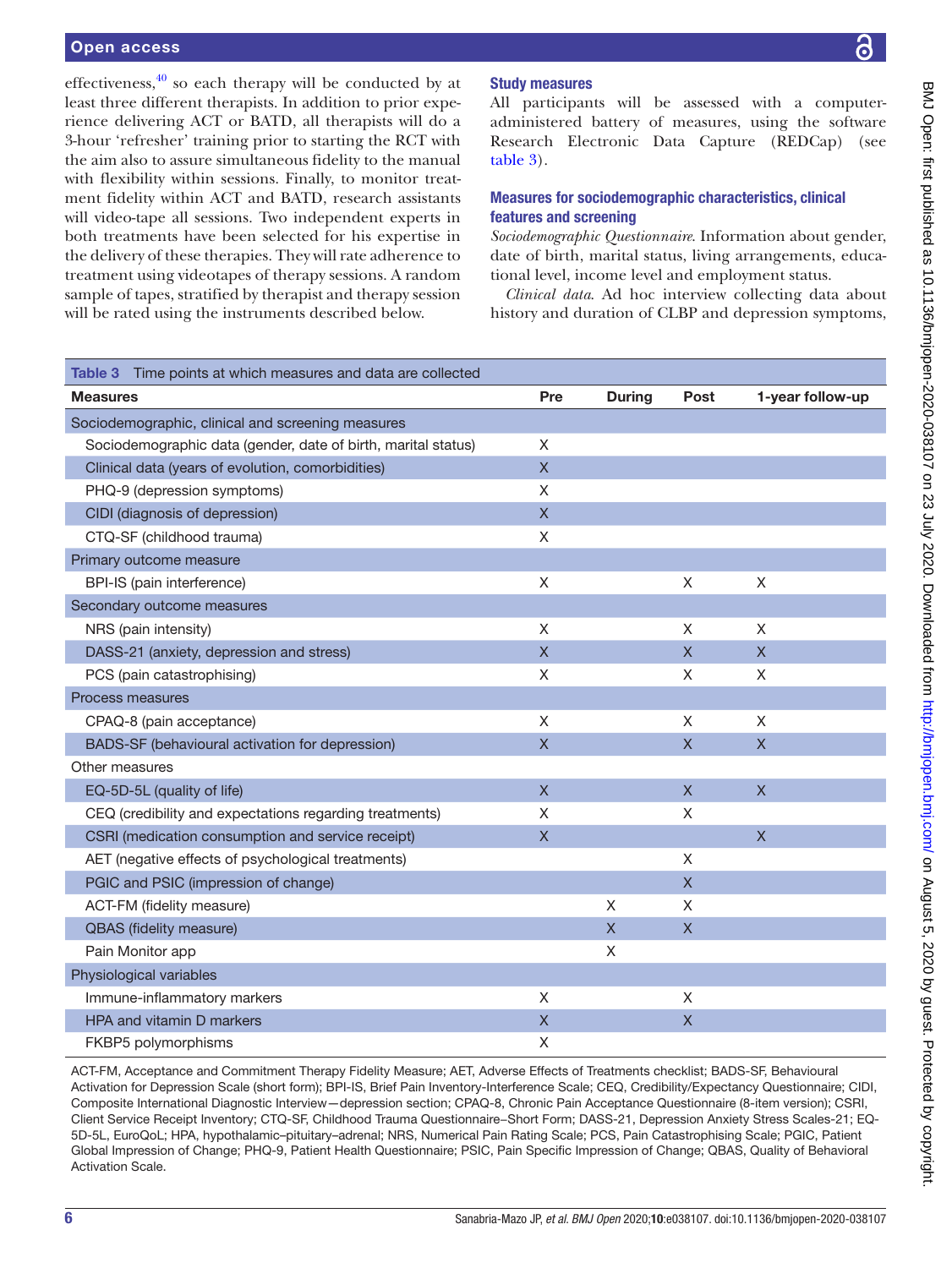and family history of medical/mental illness. Information regarding comorbidity with other diagnosed physical–psychiatric conditions and the type and dose of current drugs will be consulted in medical records.

The *Patient Health Questionnaire* (PHQ-9).<sup>41 42</sup> Each of the nine PHQ items corresponds to one of the DSM-IV Diagnostic Criterion A symptoms for major depressive disorder. Response options are 'not at all', 'several days', 'more than half the days' and 'nearly every day', scored as 0, 1, 2 and 3, respectively. In addition, the PHQ-9 has a functional impairment question (item 10) that asks how much the symptoms they endorse in the first nine items interfere with daily functioning. The questionnaire can be used algorithmically for the probable diagnosis of a depressive disorder, or as a continuous measure of scores ranging from 0 to 27, with cut-off points of 5, 10, 15 and 20, which set the levels of symptoms of depression as mild, moderate, moderately severe or severe. In the present work, if potential participants obtain a score ≥2 at item 9 (risk of suicide), additional assessment will be undertaken to explore the real risk of suicide. The telephone-administered version of the PHQ-9 showed adequate reliability ( $\alpha$ =0.82),<sup>43</sup> therefore it seems highly recommendable for our telephone-based screening of concomitant depression symptomatology.

The *Composite International Diagnostic Interview—depression section* (CIDI V.3.0).<sup>44</sup> The CIDI is a fully structured diagnostic interview developed and validated by the WHO to be used with the general population by trained lay interviewers. The interview will be used to confirm the presence of major depression. The psychometric properties of the CIDI have been examined extensively and are highly sound.<sup>[44](#page-11-28)</sup>

The *Childhood Trauma Questionnaire−Short Form* (CTQ- $SF)$ <sup>45</sup> The CTQ-SF is a 28-item retrospective questionnaire designed to capture five dimensions of childhood maltreatment (each scale includes five items): physical abuse; emotional abuse; sexual abuse (SA); physical neglect and emotional neglect (EN). Additionally, there is a three-item minimisation/denial scale. Items are scored from 1 to 5 in order to reflect the frequency of maltreatment experiences ('never true' to 'very often true'). Higher scores indicate greater child abuse and neglect. The Spanish CTQ-SF obtained Cronbach's α values ranging from  $0.66$  for EN to  $0.94$  for SA.<sup>46</sup>

#### Primary outcome measure

The *Brief Pain Inventory-Interference Scale* (BPI-IS)[.47](#page-11-31) The BPI-IS is a seven-item self-report measure that assesses the extent to which pain interferes with general activity, walking, work outside and inside the home, sleep, mood, enjoyment of life and relationships, each rated on a 0 ('does not interfere') to 10 ('completely interferes') scale. Scoring is done by computing the arithmetic mean of all items, such that higher scores indicate greater pain interference. A reduction of 1 point on the BPI-IS is considered as a clinically meaningful change. The BPI-IS is highly recommended as an outcome in clinical trials of patients with chronic pain and the psychometric properties are well-established  $(\alpha > 0.80)$ .<sup>[48](#page-11-32)</sup>

#### Secondary outcome measures

The *Numeric Rating Scale* (NRS).<sup>49</sup> The NRS is a unidimensional measure of pain intensity mainly used for adults. The most used version is an 11-point numeric scale (a horizontal bar or line) with 0 representing 'no pain' and 10 representing 'worst pain imaginable'. Time frames vary between studies. In the present work, respondents will be asked to report average pain intensity over the last week.

The *Depression Anxiety Stress Scales-21* (DASS-21).<sup>50</sup> The DASS-21 is a self-report measure developed to differentiate between features of depression (low positive affect), anxiety (physical arousal) and stress (psychological tension/agitation) in clinical and non-clinical samples. In addition, the DASS has been validated in clinical chronic pain samples.<sup>[51](#page-11-35)</sup> Responders are required to indicate the presence of a symptom over the previous week. Each item is scored from 0 ('did not apply to me at all over the last week') to 3 ('applied to me very much or most of the time over the past week'). There are seven items on each of the three subscales (Depression, Anxiety and Stress). Therefore, total scores in each scale can range from 0 to 21. Higher scores indicate more severe levels of depression, anxiety and stress. The Spanish version obtained adequate internal consistency (0.84, 0.70 and 0.82 for the depression, anxiety and stress scales, respectively).<sup>[52](#page-12-0)</sup>

The *Pain Catastrophising Scale* (PCS).<sup>53</sup> The PCS will be used to assess the pain catastrophising thoughts. It is a 13-item measure that captures three dimensions: rumination over pain, magnification of pain and helplessness in the face of pain symptoms. Each item is answered on a rating scale of 5 points ( $0 = 'never', 4 = 'almost always').$ Total scores on each scale can range from 0 to 52, with higher scores indicating more pain catastrophising thoughts. The Spanish PCS has shown good internal consistency ( $\alpha$ =0.79) and test–retest reliability (r=0.84).<sup>[54](#page-12-2)</sup>

# Process measures

The *Chronic Pain Acceptance Questionnaire* (CPAQ-8).<sup>55</sup> The CPAQ-8 is a self-report measure reflecting engagement in important activities with pain and willingness to experience pain. The eight items are rated on a 7-point scale (0= 'never true', 6= 'always true'). Higher total scores reflect greater acceptance. The Spanish CPAQ‐8 has adequate internal consistency, a Cronbach  $\alpha$  values of 0.75.<sup>56</sup>

The *Behavioural Activation for Depression Scale—short form* (BADS-SF).<sup>57</sup><sup>58</sup> Behavioural activation is conceptualised as a key therapeutic process in BATD. The BADS-SF assesses this construct by means of a 9-item scale. Items are answered on a Likert scale of 7 points ranging from 0 ('not at all') to 6 ('completely'). Higher scores indicate greater behavioural activation in depressed individuals. The BADS-SF has shown adequate internal consistency  $(\alpha=0.82)$ .<sup>57</sup>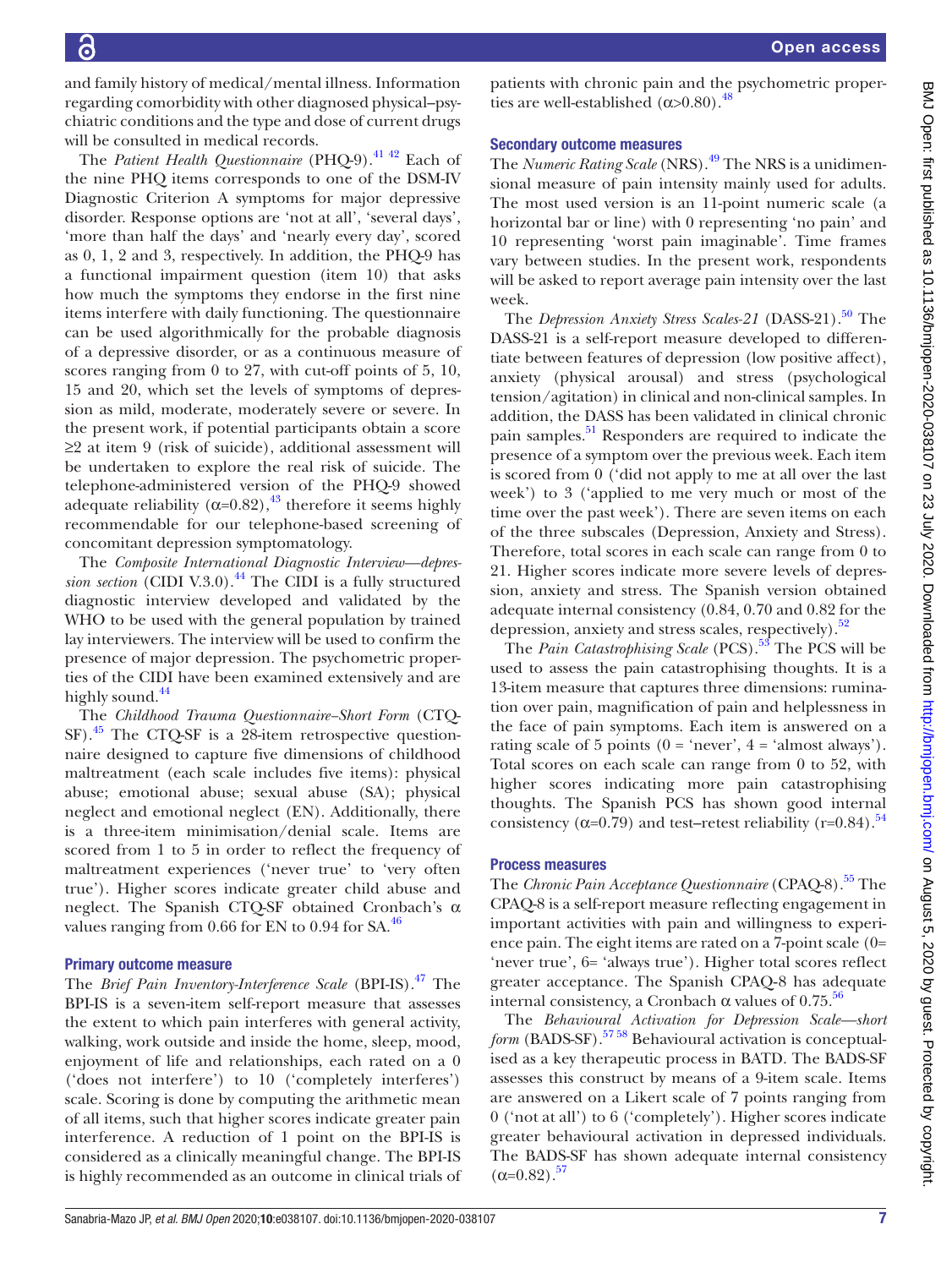#### Other measures

The  $EuroQoL$  (version EQ-5D-5L).<sup>59</sup> The EQ-5D-5L is a health-related quality of life questionnaire that consists of two parts: in the first part, the individual's difficulties concerning mobility, self-care, pain/discomfort and anxiety/depression are evaluated; and in the second part, the current state of perceived health is assessed by a Visual Analogue Scale (VAS) ranging from 0 to 100. The EQ-5D-5L scores will be used to calculate the Quality-Adjusted Life Years (QALYs) during the follow-up period, adjusting the duration of time affected by the health outcome by the value of the utility.

The *Credibility/Expectancy Questionnaire* (CEQ).<sup>60</sup> The CEQ is a quick and easy to complete measure widely used to assess credibility and expectations regarding treatments. The CEQ contains six items: three of them focused on *therapy credibility* (the extent to which the treatment appears logical; the extent to which the treatment appears useful and the confidence with which the patient would recommend the treatment to a friend having the same problem) and three items assessing *expectations* (the extent to which the patient thinks an improvement will occur; the extent to which the patient feels that therapy will help him/her and the extent to which the patient feels an improvement will occur). The CEQ has demonstrated satisfactory psychometric properties. $60$ 

The *Client Service Receipt Inventory* (CSRI).<sup>61</sup> The CSRI will be used to collect retrospective data on medication consumption and service receipt. Regarding medication intake, patients are asked to bring their daily medication prescriptions and the following information for painrelated drugs (ie, analgesics, anti-inflammatories, opioids, muscle relaxants, antidepressants) is recorded: the name of the drug, the dosage, the total number of prescription days and the daily dosage consumed. Concerning service receipt, patients are asked about the total visits to accident and emergency services, the total number of general inpatient hospital admissions, the number of diagnostic tests administered and the total visits to healthcare professionals for pain management, including family physicians, nurses, social workers, psychologists, psychiatrists, group psychotherapy and other community healthcare professionals, specifying in each case if these services were provided by the public or by the private sector. The CSRI will be administered on two occasions: at baseline and at 12-month follow-up, both referring to the previous 12 months. Medical records will be checked to verify the accuracy of the collected data.

Ad-hoc measure of *Adverse Effects of Treatments*. It was developed in a previous  $\text{RCT}^{36}$  $\text{RCT}^{36}$  $\text{RCT}^{36}$  and will be used to check the presence of negative effects of ACT and BATD. The item reads as follows: *Have you experienced, during the course of the psychological treatment, any unwanted symptom that you think might be directly or indirectly associated with the psychological intervention?*

The *Patient Global Impression of Change* (PGIC) and the *Pain Specific Impression of Change* (PSIC).<sup>62</sup> Patient impression of change measures are frequently used as indicators

of meaningful change in treatments for chronic pain. The most frequently used scale is a 7-point numerical scale (from 1= 'Much better' to 7= 'Much worse'). The PGIC is one item referred to the perception of global improvement, whereas the PSIC asks about the impression of change in more specific domains: physical and social functioning, work-related activities, mood and pain. These scales will be completed by the participants who are assigned to ACT and BATD.

The *Acceptance and Commitment Therapy Fidelity Measure*  $(ACT-FM).<sup>63</sup>$  $(ACT-FM).<sup>63</sup>$  $(ACT-FM).<sup>63</sup>$  The ACT-FM is a recently developed 25-item measure that captures four areas: therapist stance, open response style, aware response style and engaged response style (each split into ACT consistent and ACT inconsistent items, making eight sections in all). Items are rated on a 4-point scale from 0 ('behaviour never occurred') to 3 ('therapist consistently enacts this behaviour').

The *Quality of Behavioural Activation Scale* (QBAS).<sup>[64](#page-12-11)</sup> The QBAS is a 14-item scale designed to assess ability in implementing behavioural activation. Items are rated using a 7-point Likert-type scale with higher scores indicating higher implementation quality (total score range 0–96). A score of 3 on each item corresponds to satisfactory skill in implementing the BA component delineated by that item. Preliminary psychometric analysis of this instrument yielded adequate inter-rater reliability (intraclass correlation coefficient=0.72).

#### Ecological momentary assessment (EMA)

Pain severity and other pain-related variables included in the study (eg, mood symptoms and health-related quality of life, to name some examples) can fluctuate during the day and across days depending on many factors, such as environmental stressors. Additionally, retrospective evaluation is known to be susceptible to memory bias.<sup>[65](#page-12-12)</sup> Retrospective evaluation can lead to overestimation of the symptomatology, which can be avoided by frequent evaluations of the present symptomatology. Moreover, the prospective and repeated evaluation over time substantially improves the accuracy, reliability and quality of research.<sup>[66](#page-12-13)</sup> While EMA has been difficult for decades due to the problems associated with paper diaries, the availability of smartphones and the explosion of apps is making EMA easiest than ever. $67$  There is growing evidence indicating that well-designed smartphone can be very easy to use and well accepted even in relatively old pain populations, and compliance rates with daily assessment have been as high as  $75\%$ .<sup>66</sup> In the present study, we will use the Monitor del Dolor (Pain Monitor) app, which has been recently validated in an empirical study<sup>68</sup> that assessed a number of biopsychosocial constructs twice a day during 4 weeks. In the present work, we will assess daily (twice a day: once in the morning and once in the evening, at convenient times) the items listed in [table](#page-8-0) 4 during the 8-week treatment period.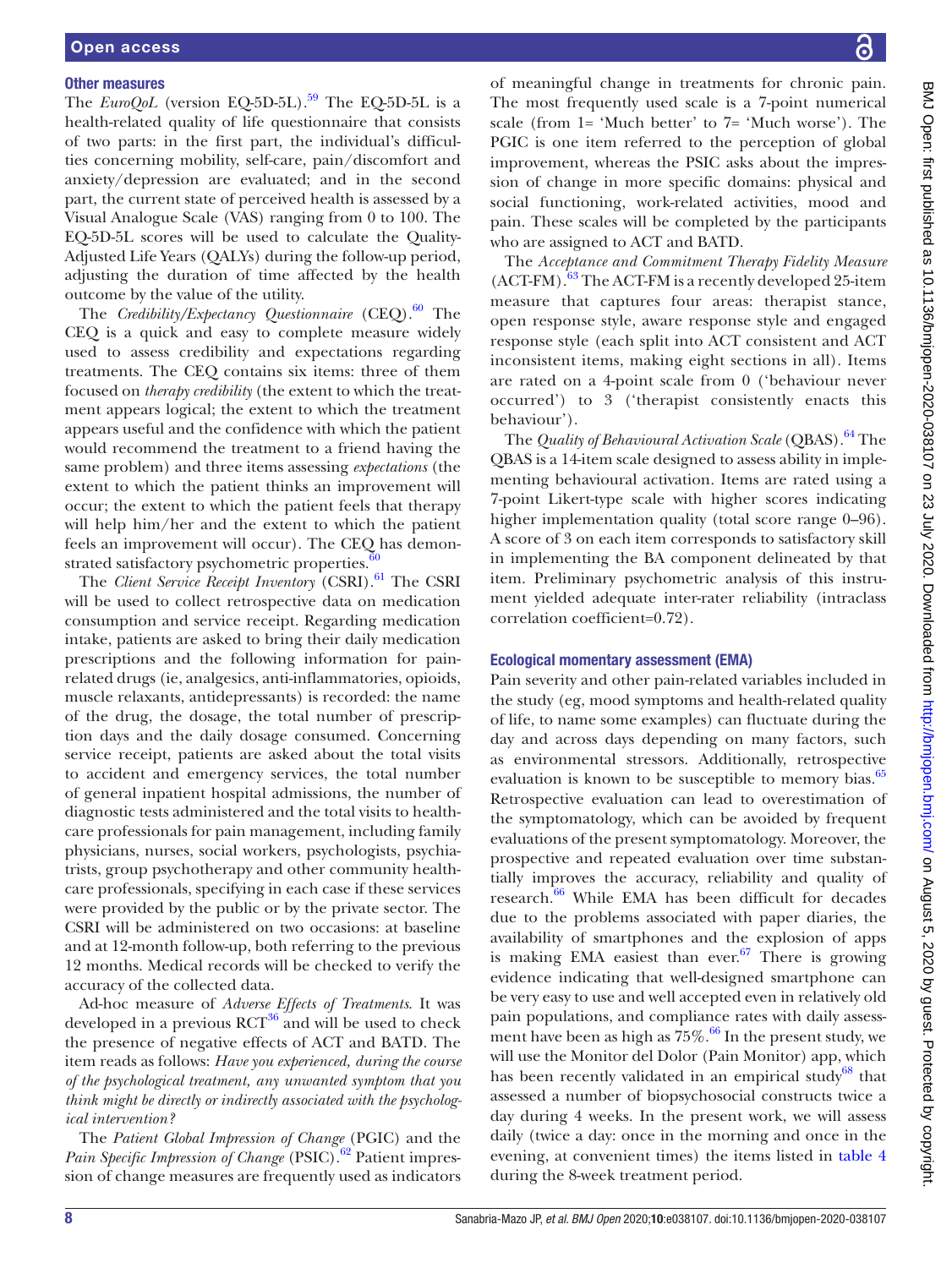<span id="page-8-0"></span>

| <b>Table 4</b> List of items administered via pain monitor app |                           |   |  |  |  |  |
|----------------------------------------------------------------|---------------------------|---|--|--|--|--|
| <b>Items</b>                                                   | <b>Morning Evening</b>    |   |  |  |  |  |
| Pain intensity                                                 | X                         | X |  |  |  |  |
| Fatigue                                                        | X                         | X |  |  |  |  |
| Perceived control over pain                                    | X                         | X |  |  |  |  |
| Openness to thoughts and feelings                              | X                         | X |  |  |  |  |
| Focused in the present moment                                  | X                         | X |  |  |  |  |
| Guided by goals and values                                     | X                         | X |  |  |  |  |
| Perceived competence                                           | X                         | X |  |  |  |  |
| <b>Activity level</b>                                          | X                         | X |  |  |  |  |
| <b>Perceived stress</b>                                        | X                         | X |  |  |  |  |
| Perceived social support                                       | X                         | X |  |  |  |  |
| Rumination                                                     | X                         | X |  |  |  |  |
| Magnification                                                  | X                         | X |  |  |  |  |
| Helplessness                                                   | $\boldsymbol{\mathsf{x}}$ | X |  |  |  |  |
| Sleep disturbance                                              | X                         |   |  |  |  |  |
| Interference with leisure activities                           | X                         | X |  |  |  |  |
| Interference with work-related activities                      | X                         | X |  |  |  |  |
| Rescue medications                                             | x                         | x |  |  |  |  |

The Pain Monitor app informs patients automatically when to respond (by default, at 11 AM and 7 PM) using a push notification system, but patients can change the assessment times with a flexibility of 2hours from given times. Collected data are stored on a secure server at the Jaume I University, Spain. The app and the data are stored on different servers with different domain names and connected locally only (the server containing the data does not have Internet access).<sup>[69](#page-12-16)</sup>

# Physiological variables

*Immune-inflammatory markers*. After drawing the blood, it will be allowed to coagulate for a minimum of 30min at room temperature and then centrifuged for 10min at 1000g. The resulting serum will be stored at −80°C during the same morning of extraction until it is ready to be analysed. All samples (pre and post) will be analysed in a single analytical batch to reduce inter-assay variability (approx. 15%). The serum levels of cytokines IL-6, CXCL-8, IL-10, TNF-α, IL-1β and high-sensitivity C-reactive protein will be evaluated. For the quantification of the cytokines, the Milliplex reagents from the company MerckMillipore will be used and analysed using a Luminex platform. The high sensitivity multiplex kit will be used: Human High Sensitivity T Cell, catalogue number: HSTCMAG-28SPMX11 adapted to the aforementioned cytokines. The hs-PCR will be quantified using turbidimetry in an Olympus AU5400 auto-analyser.

*Hair cortisol and cortisone, blood cortisol, CBG and vitamin D*. Hair samples will be obtained from the middle-lower back area of the head as it is less exposed to environmental conditions such as sunlight, which affect the hormone levels in hair and as close as possible to the scalp. No products such as gels, lacquers or softeners will be used during the 3 days prior to obtaining the sample. A strand about 10mm thick from the posterior vertex

will be taken, packed in foil to avoid light impact and stored at room temperature. For the hormones determination only the 1cm of hair closest to the scalp will be analysed. The extraction of hormones will be done from pre–post samples in the Nutrition and Obesity Laboratory of the Biochemistry and Molecular Medicine Department (University of Barcelona, UB), as they are obtained. The protocol consists, after hair samples weighing, of a previous wash with 5mL of isopropanol to remove accumulated dirt and sweat, detergent residue or cosmetic products. Then, hair samples are dried at 37°C and minced. Cortisol and cortisone are extracted in 2mL liquid chromatography with tandem mass spectrometry (LC–MS) grade methanol and stirring overnight at room temperature in the presence of deuterated Cortisol-d4 and Cortisone-d8 (Sigma Aldrich solution C-113 and 900170). The methanol is transferred to test tubes and evaporated in a dry bath at  $50^{\circ}$ C under a stream of  $N_{2}$ . The dried tubes are stored at −20°C until the quantification of cortisol and cortisone by LC-MS/MS at the Scientific and Technological Centres of the UB (CCiTUB). The levels of vitamin D and cortisol in serum will be determined by ELISA (DRG EIA-5396, EIA-1887R and EIA-3647) and CBG by RIA125I (IBL KIP1809) in a radioactive facility situated at the UB.

*Polymorphisms in the FKBP5 gene*. A blood sample of 4mL will be collected in a vial with EDTA anticoagulant (BD Vacutainer; BD, NJ, USA). Specifically, the analysis of the genetic variants of the FKBP5 gene will be carried out in the Molecular Genetics Laboratory of the Anthropology Unit (UB). The samples will be coded, preserved and the DNA will be extracted with the Real Extraction DNA kit (Durviz S.L.U., Valencia, Spain). Quality of the DNA will be tested using the Nanodrop D1000 (Thermoscientific, Wilmington, DE). The genotyping of the five proposed SNP polymorphisms in the *FKBP5* gene will be carried out using TaqMan 5′ exonuclease assay (Applied Biosystems) technology at the Scientific and Technological Centres of the UB (CCiTUB): rs3800373 (SNP1), rs9296158 (SNP2), rs1360780 (SNP3), rs9470080 (SNP4) and rs4713916 (SNP5). The PCR reaction will be carried out on the ABI PRISM 7900HT instrument thermal cycler and genotype analysis will be carried out using SDS V.2.1 software (Applied Biosystems). For accuracy of genotyping, 15% of the samples, randomly selected, will be genotyped twice. Finally, the estimation of haplotypes will be conducted in order to increase the power to detect genetic associations.<sup>69</sup> Linkage disequilibrium between the five polymorphisms in the *FKBP5* gene will be examined by pair-wise comparisons of r2 and D' using Haploview V.4.2.<sup>70</sup> Estimation of *FKBP5* haplotype combination per subject will be conducted using a Bayesian approach implemented with PHASE software.<sup>[71](#page-12-18)</sup>

#### Statistical analysis

The main analysis will compare the effect of the treatments on the primary outcome (pain interference at 12months follow-up). All data analyses will be carried out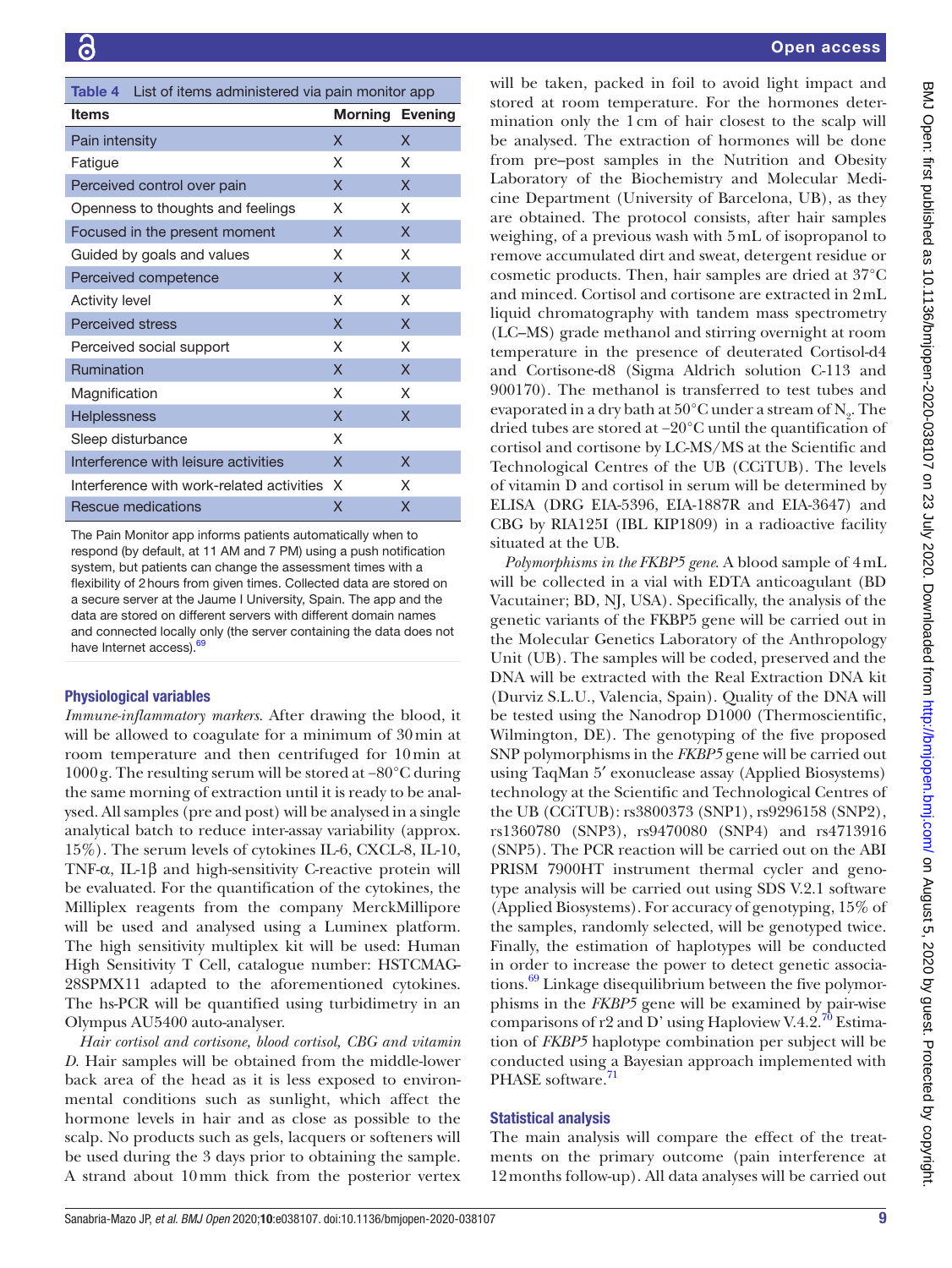following an intention-to-treat (ITT) principle, that is, regardless of protocol adherence. Then, we will compute analysis of the primary outcome post-treatment and analysis of the secondary and treatment process outcomes at post-treatment and at 12-month follow-up. The analyses will be replicated from a per-protocol approach. Multi-level, linear mixed models will be created using the restricted maximum likelihood method for the estimation of parameters. The effect sizes will be calculated according to Cohen's *d*. No interim analysis is planned for this RCT. A 5% significance level will be used in all twotailed tests, applying the Benjamini-Hochberg correction for multiple comparisons (to reduce the risk of false positives). For these analyses, we will use SPSS V.24.0.

To examine whether the effects of ACT and BATD in addition to usual care on primary and secondary outcomes at 12-month follow-up are mediated through pre–post changes in pain acceptance (CPAQ-8), and behaviour activation (BADS-SF), respectively, we will calculate pre–post changes in the total scores of the CPAQ-8 and the BADS-SF and pre-follow-up change scores in the primary and secondary outcomes. Then, bivariate Pearson correlations will be computed between the pre–post change in the process variables and the pre-follow-up change in the outcomes to detect potential significant relationships. Finally, we will explore the direct and indirect associations between the treatment condition (TAU+ACTvs TAU and TAU +BATD vs TAU as independent variable), CPAQ-8 and BADS-SF (mediators), and primary and secondary outcomes (dependent variables) using path analyses. The direct paths between the treatment condition and clinical outcomes and the indirect effect path through CPAQ-8, and BADS-SF will be tested in all models. Regression coefficients (B) of bias-corrected bootstrapped indirect effects will be calculated as well as their SEs and 95% CIs. Parameters of indirect effects are considered statistically significant when the 95% CI does not include 0. The MPlus V.7.4 will be used to compute the mediation models.

Regarding analyses of the EMA data, Group (TAU+ACTvs TAU+BATDvs TAU), Time (each of the EMA measurement points; up to two assessments per day  $\times$  60 days) and the Group  $\times$  Time interaction will be the primary fixed effects of interest.

Regarding the economic evaluation, when the costutility of two or more therapeutic options is compared, it is necessary to calculate the relationship between the costs of each treatment and its consequences in the form of QALYs, a measure designed for assessing both quantity of life (years) and health-related quality of life (ie, a year lived with the maximum quality of life would be transformed into 1 QALY; a year lived with half the maximum quality of life would be transformed into 1/2 QALY). This relative value will be called the incremental costutility ratio (ICUR), and it will express the relationship between the costs and the effects of one option compared with another. The QALYs obtained in the 12 months after

the start of the treatments will be calculated by the area under the curve.

The direct costs will be calculated by adding together the costs derived from the medication and the use of the health services. The cost of medications will be calculated by multiplying the price per milligram by the total daily dose consumed (in milligrams) and the number of days that the treatment is received. The cost arising from the use of the health services (primary care, specialist and accident and emergency consultations and hospital admissions) will be obtained from the eSalud database [\(http://www.oblikue.com/en/esalud.html\)](http://www.oblikue.com/en/esalud.html). The indirect costs will be calculated based on the days off work, which will be multiplied by the official minimum wage during the study period. The effect of the treatments will be estimated using ordinary least squares multivariate regression, adjusting for the baseline differences between groups. In order to manage uncertainty in the sampling distribution of the ICUR, non-parametric bootstrapping will be applied, with 1000 replications in each comparison. Cost-utility analyses will be conducted with STATA V.16.0.

#### Patient and public involvement

Patients or the public were not involved in the design, or conduct, or reporting or dissemination of our research.

# ETHICS AND DISSEMINATION

All procedures performed in this study will be in accordance with the 1964 Helsinki declaration and its last amendments (seventh revision, adopted by the 64th World Medical Association General Assembly, Fortaleza, Brazil). Signed informed consent will be obtained from all patients once they have been informed of the study procedures, potential risks and their right to withdraw at any time from the RCT. The FSJD Ethics Committee Board evaluated and approved the study protocol in September 2019 (PIC-178-19). The Hospital del Mar Ethics Committee Board evaluated and approved the study protocol in November 2019 (2019/8866/I). Only the principal investigator (JVL) will have full access to the final trial data set.

Once the RCT is completed, we will publish our results in international peer-reviewed biomedical journals and present them at national and international conferences. In addition, we will send participating patients a short report of our findings. A copy of the report will also be sent to Institute of Health Carlos III (main funding body). The principal investigator will organise an end-of-study knowledge translation seminar. The main objective of this activity will be to share the study findings with stakeholders in order to discuss how to maximise uptake of the findings in patient treatment and clinical practice, and to determine future research directions.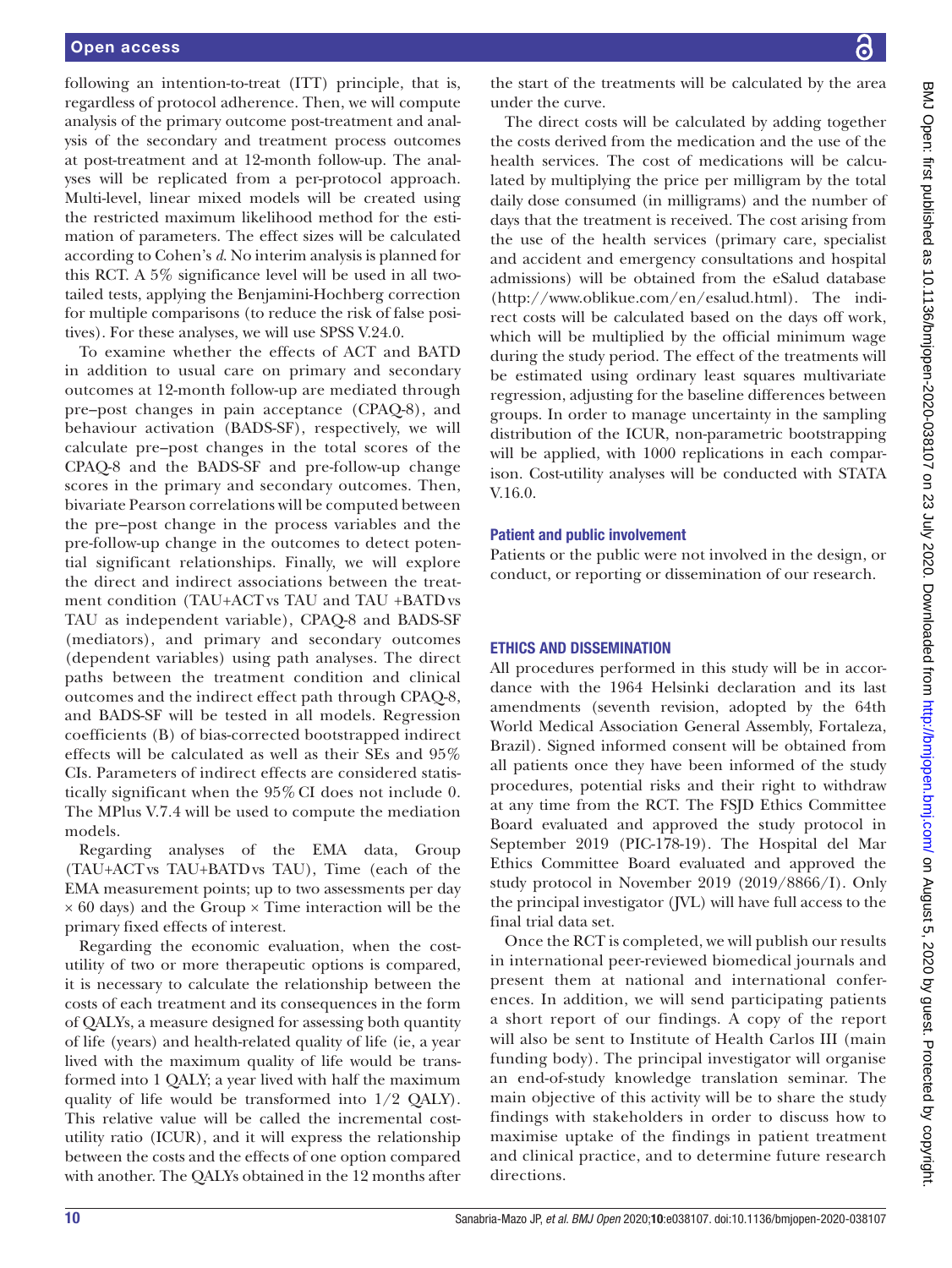# **DISCUSSION**

The present manuscript describes the design and protocol of an RCT that aims to assess the efficacy, cost-utility and physiological effects of adding ACT or BATD to TAU for the management of CLBP and moderate to severe levels of depressive symptoms. If the results are strong enough in terms of cost-utility, in one or both of the evaluated treatments (ACT and BATD), they could be considered for inclusion in the public healthcare system to treat patients with CLBP and depression, and could be used to treat similar conditions if such general applicability is demonstrated. The fact that these treatments are performed in groups can make them more cost-effective, and therefore of interest for health managers.<sup>[72](#page-12-19)</sup> Additionally, if the results are positive, these treatments could also be tested in similar chronic conditions (eg, fibromyalgia, irritable bowel syndrome, or chronic fatigue syndrome) that also frequently present with comorbid depression symptoms.

This study has some strengths that should be highlighted. The inclusion of a large sample and the inclusion of a comprehensive set of measures will allow us to explore important pain-related outcomes and treatment mediators. Our study will both focus on the clinical effects of ACT and BATD as add-on treatments in the long-term, and also on the psychological constructs and physiological variables that may be involved in the changes experienced by patients after treatment. On the whole, our study explores genetic, neuroendocrine (HPA axis) and immune-inflammatory (cytokines) pathways with a combination of technologies which may lead to a characterisation of biochemical markers and targets relevant to increase our understanding of both chronic pain and depression, new therapeutic interventions to manage these disorders, and a better prediction of treatment results based on individual variations of these biomarkers in the line of personalised medicine. In addition, this study will use a smartphone app to monitor the treatments' effects ecologically, which is a novel approach into the pain literature exploring the effectiveness of psychological interventions.

It is important to mention that we will analyse five different polymorphisms in the *FKBP5* gene whose interest relies on its implication in HPA axis stress response regulating glucocorticoid receptor affinity and signalling. Previous gene-environment studies have found associations between the variability of this gene and early trauma with depression<sup>73</sup> 74 and anxiety.<sup>75</sup> Based on these findings, our main aim is to explore, for the first time, the moderator role of the interaction between *FKBP5* gene polymorphisms and childhood trauma on the response to psychological treatments for chronic pain and depression.

There are some potential limitations that should be acknowledged. First, there may be a higher than expected dropout rate due to the length of the study (1year). Second, there is a risk that not all recruited patients have a smartphone or that completion rates may be unsatisfactory, so EMA might not be possible or effective for all participants. Participants who do not engage will not be

excluded, but the analyses will be limited to the classical assessments. Finally, we have to note the lack of blinding of patients and therapists, a typical bias in RCTs of psychological treatments.

#### Author affiliations

<sup>1</sup>Department of Basic, Developmental and Educational Psychology, Autonomous University of Barcelona, Barcelona, Spain

<sup>2</sup>Department of Medicine, International University of Catalunya, Barcelona, Spain <sup>3</sup>Parc Sanitari Sant Joan de Deu, Sant Boi de Llobregat, Catalunya, Spain

4 Network Centre for Biomedical Research in Mental Health (CIBERSAM), Institute of Health Carlos III, Madrid, Spain

5 Department of Basic and Clinical Psychology and Psychobiology, Universitat Jaume I, Castelló de la Plana, Spain

6 Biomedical Research Centre in Physiopathology of Obesity and Nutrition (CIBERobn), Institute of Health Carlos III, Madrid, Spain

<sup>7</sup> Consorci Parc de Salut MAR de Barcelona, Barcelona, Catalunya, Spain <sup>8</sup>Psychology Department, Uppsala University, Uppsala, Sweden

<sup>9</sup> Personal Social Services Research Unit, London School of Economics and Political Science, London, UK

<sup>10</sup>Department of Biochemistry and Molecular Biomedicine, University of Barcelona, Barcelona, Spain

<sup>11</sup>Institute of Biomedicine (IBUB), University of Barcelona, Barcelona, Spain <sup>12</sup>Department of Evolutionary Biology, Ecology and Environmental Sciences, University of Barcelona, Barcelona, Spain

<sup>13</sup>Faculty of Health, Queensland University of Technology, Brisbane, Queensland, Australia

<sup>14</sup>Department of Physiotherapy, University of Malaga & Biomedical Research Institute of Malaga (IBIMA), Malaga, Spain

<sup>15</sup>Department of Psychiatry, Chulalongkorn University, Bangkok, Thailand

Twitter Bernat Carreras-Marcos [@psicolegclinic](https://twitter.com/psicolegclinic)

Contributors JVL, AF-S and JRC-A designed the major outlines of the study. PC-N, CS-R, AG-P, AC-C, AP-A, LA-R, LMMcC, FD'A, PE-R, BC-M, AM-P, OC-V, ME, MG, AR, AIC-V, MM, XB, SE, AS and AF-S contributed to the study design. PE-R, JRC-A, AM-P and OC-V will include patients in the study. JVL, CGF and FD'A carried out the sample size calculation. JPS-M wrote the first draft of the manuscript together with JVL, AF-S, JRC-A and CS-R. All authors read and approved the final version of the manuscript.

Funding This study has been funded by the Institute of Health Carlos III (ISCIII; PI19/00112 & PI16/00165 have been cofinanced with European Union ERDF funds). JVL has a 'Miguel Servet Type II' contract from the ISCIII (CPII19/00003). ISCIII did not have any role in the analysis and interpretation of data, in the writing of the manuscript and in the decision to submit the paper for publication.

Competing interests None declared.

Patient and public involvement Patients and/or the public were not involved in the design, or conduct, or reporting or dissemination plans of this research.

Patient consent for publication Not required.

Provenance and peer review Not commissioned; externally peer reviewed.

Open access This is an open access article distributed in accordance with the Creative Commons Attribution Non Commercial (CC BY-NC 4.0) license, which permits others to distribute, remix, adapt, build upon this work non-commercially, and license their derivative works on different terms, provided the original work is properly cited, appropriate credit is given, any changes made indicated, and the use is non-commercial. See: [http://creativecommons.org/licenses/by-nc/4.0/.](http://creativecommons.org/licenses/by-nc/4.0/)

#### ORCID iDs

Juan P Sanabria-Mazo <http://orcid.org/0000-0003-1688-435X> Antonio I Cuesta-Vargas <http://orcid.org/0000-0002-8880-4315> Xavier Borràs<http://orcid.org/0000-0003-3972-1385> Juan V Luciano <http://orcid.org/0000-0003-0750-1599>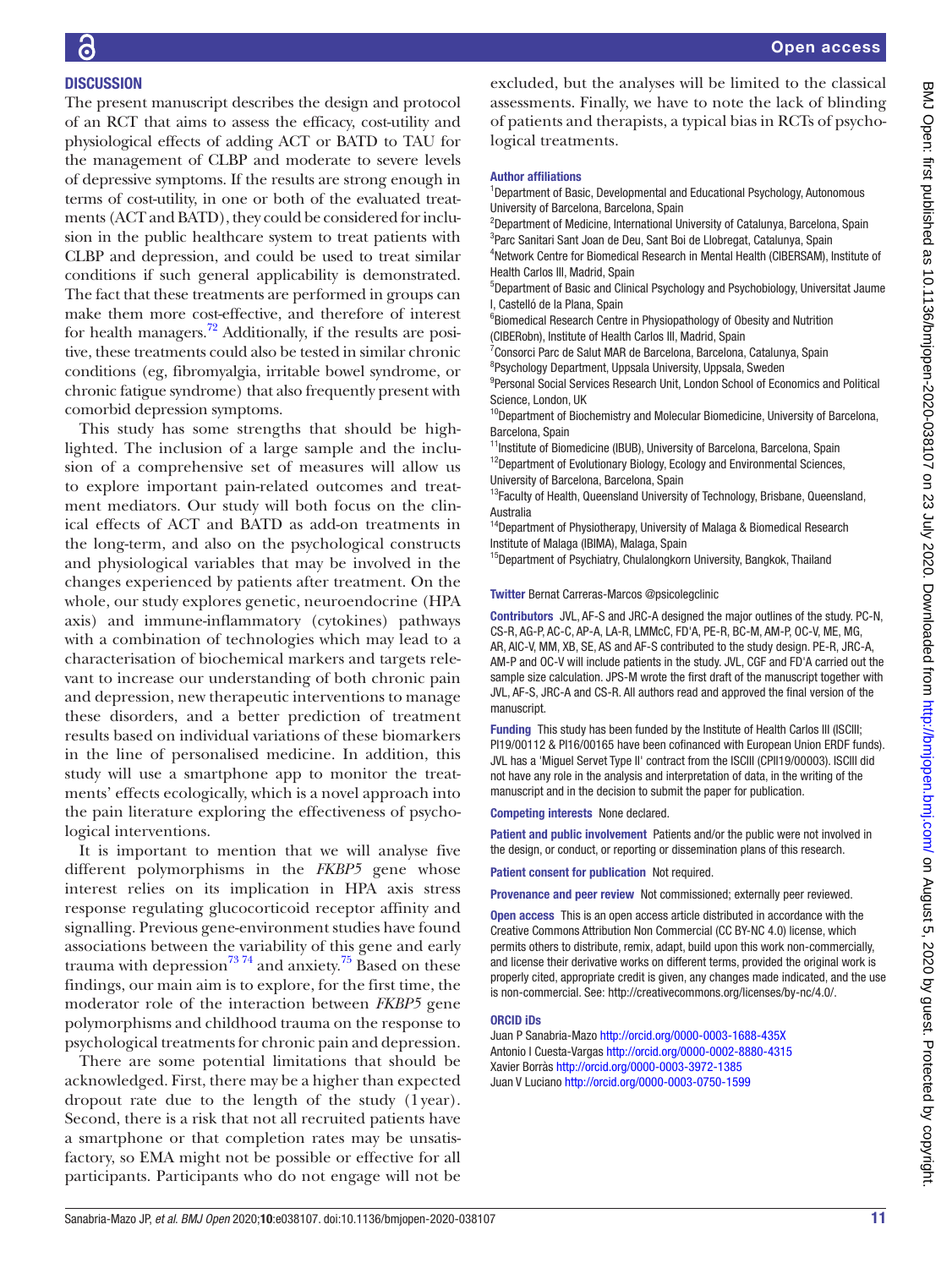# Open access

# **REFERENCES**

- <span id="page-11-0"></span>1 Mansfield KE, Sim J, Jordan JL, *et al*. A systematic review and metaanalysis of the prevalence of chronic widespread pain in the general population. *[Pain](http://dx.doi.org/10.1097/j.pain.0000000000000314)* 2016;157:55–64.
- 2 Sá KN, Moreira L, Baptista AF, *et al*. Prevalence of chronic pain in developing countries: systematic review and meta-analysis. *[Pain Rep](http://dx.doi.org/10.1097/PR9.0000000000000779)* 2019;4:e779.
- <span id="page-11-1"></span>3 Hoy D, March L, Brooks P, *et al*. The global burden of low back pain: estimates from the global burden of disease 2010 study. *[Ann Rheum](http://dx.doi.org/10.1136/annrheumdis-2013-204428)  [Dis](http://dx.doi.org/10.1136/annrheumdis-2013-204428)* 2014;73:968–74.
- 4 Vlaeyen JWS, Maher CG, Wiech K, *et al*. Low back pain. *[Nat Rev Dis](http://dx.doi.org/10.1038/s41572-018-0052-1)  [Primers](http://dx.doi.org/10.1038/s41572-018-0052-1)* 2018;4:52.
- <span id="page-11-2"></span>5 Otte C, Gold SM, Penninx BW, *et al*. Major depressive disorder. *[Nat](http://dx.doi.org/10.1038/nrdp.2016.65)  [Rev Dis Primers](http://dx.doi.org/10.1038/nrdp.2016.65)* 2016;2:16065.
- 6 Rayner L, Hotopf M, Petkova H, *et al*. Depression in patients with chronic pain attending a specialised pain treatment centre: prevalence and impact on health care costs. *[Pain](http://dx.doi.org/10.1097/j.pain.0000000000000542)* 2016;157:1472–9.
- <span id="page-11-3"></span>7 Kroenke K, Wu J, Bair MJ, *et al*. Reciprocal relationship between pain and depression: a 12-month longitudinal analysis in primary care. *[J](http://dx.doi.org/10.1016/j.jpain.2011.03.003)  [Pain](http://dx.doi.org/10.1016/j.jpain.2011.03.003)* 2011;12:964–73.
- <span id="page-11-4"></span>8 Dell'Osso L, Bazzichi L, Baroni S, *et al*. The inflammatory hypothesis of mood spectrum broadened to fibromyalgia and chronic fatigue syndrome. *[Clin Exp Rheumatol](http://www.ncbi.nlm.nih.gov/pubmed/http://www.ncbi.nlm.nih.gov/pubmed/25786052)* 2015;33:S109–16.
- <span id="page-11-5"></span>9 Lim YZ, Wang Y, Cicuttini FM, *et al*. Association between inflammatory biomarkers and nonspecific low back pain. *[Clin J Pain](http://dx.doi.org/10.1097/AJP.0000000000000810)* 2020;36:379–89.
- <span id="page-11-6"></span>10 Maes M, Carvalho AF. The compensatory Immune-Regulatory reflex system (CIRS) in depression and bipolar disorder. *[Mol Neurobiol](http://dx.doi.org/10.1007/s12035-018-1016-x)* 2018;55:8885–903.
- <span id="page-11-7"></span>11 von Känel R, Müller-Hartmannsgruber V, Kokinogenis G, *et al*. Vitamin D and central hypersensitivity in patients with chronic pain. *[Pain Med](http://dx.doi.org/10.1111/pme.12454)* 2014;15:1609–18.
- <span id="page-11-8"></span>12 Martin KR, Reid DM. Is there role for vitamin D in the treatment of chronic pain? *[Ther Adv Musculoskelet Dis](http://dx.doi.org/10.1177/1759720X17708124)* 2017;9:131–5.
- 13 Pu D, Luo J, Wang Y, *et al*. Prevalence of depression and anxiety in rheumatoid arthritis patients and their associations with serum vitamin D level. *[Clin Rheumatol](http://dx.doi.org/10.1007/s10067-017-3874-4)* 2018;37:179–84.
- 14 Shipton EE, Shipton EA. Vitamin D deficiency and pain: clinical evidence of low levels of vitamin D and supplementation in chronic pain states. *[Pain Ther](http://dx.doi.org/10.1007/s40122-015-0036-8)* 2015;4:67–87.
- 15 Cashman KD, Dowling KG, Škrabáková Z, *et al*. Vitamin D deficiency in Europe: pandemic? *[Am J Clin Nutr](http://dx.doi.org/10.3945/ajcn.115.120873)* 2016;103:1033–44.
- <span id="page-11-9"></span>16 Arango-Dávila CA, Rincón-Hoyos HG. Depressive disorder, anxiety disorder and chronic pain: multiple manifestations of a common clinical and pathophysiological core. *[Rev Colomb Psiquiatr](http://dx.doi.org/10.1016/j.rcpeng.2017.12.003)* 2018;47:46–55.
- 17 Chrousos GP. Stress and disorders of the stress system. *[Nat Rev](http://dx.doi.org/10.1038/nrendo.2009.106)  [Endocrinol](http://dx.doi.org/10.1038/nrendo.2009.106)* 2009;5:374–81.
- <span id="page-11-10"></span>18 Woda A, Picard P, Dutheil F. Dysfunctional stress responses in chronic pain. *[Psychoneuroendocrinology](http://dx.doi.org/10.1016/j.psyneuen.2016.05.017)* 2016;71:127–35.
- <span id="page-11-12"></span>19 Wei J, Sun G, Zhao L, *et al*. Analysis of hair cortisol level in firstepisodic and recurrent female patients with depression compared to healthy controls. *[J Affect Disord](http://dx.doi.org/10.1016/j.jad.2015.01.023)* 2015;175:299–302.
- <span id="page-11-11"></span>20 Biondi M, Picardi A. Psychological stress and neuroendocrine function in humans: the last two decades of research. *[Psychother](http://dx.doi.org/10.1159/000012323)  [Psychosom](http://dx.doi.org/10.1159/000012323)* 1999;68:114–50.
- 21 Sudhaus S, Fricke B, Stachon A, *et al*. Salivary cortisol and psychological mechanisms in patients with acute versus chronic low back pain. *[Psychoneuroendocrinology](http://dx.doi.org/10.1016/j.psyneuen.2008.10.011)* 2009;34:513–22.
- 22 Yin H, Galfalvy H, Pantazatos SP, *et al*. Glucocorticoid receptorrelated genes: genotype and brain gene expression relationships to suicide and major depressive disorder. *[Depress Anxiety](http://dx.doi.org/10.1002/da.22499)* 2016;33:531–40.
- 23 Fischer S, King S, Papadopoulos A, *et al*. Hair cortisol and childhood trauma predict psychological therapy response in depression and anxiety disorders. *[Acta Psychiatr Scand](http://dx.doi.org/10.1111/acps.12970)* 2018;138:526–35.
- 24 Zannas AS, Wiechmann T, Gassen NC, *et al*. Gene-Stress-Epigenetic regulation of FKBP5: clinical and translational implications. *[Neuropsychopharmacology](http://dx.doi.org/10.1038/npp.2015.235)* 2016;41:261–74.
- 25 Roberts S, Keers R, Breen G, *et al*. Dna methylation of FKBP5 and response to exposure-based psychological therapy. *[Am J Med](http://dx.doi.org/10.1002/ajmg.b.32650)  [Genet B Neuropsychiatr Genet](http://dx.doi.org/10.1002/ajmg.b.32650)* 2019;180:150–8.
- 26 Géranton SM. Does epigenetic 'memory' of early-life stress predispose to chronic pain in later life? A potential role for the stress regulator *FKBP5*. *[Philos Trans R Soc Lond B Biol Sci](http://dx.doi.org/10.1098/rstb.2019.0283)* 2019;374:20190283.
- <span id="page-11-13"></span>27 Moraes LJ, Miranda MB, Loures LF, *et al*. A systematic review of psychoneuroimmunology-based interventions. *[Psychol Health Med](http://dx.doi.org/10.1080/13548506.2017.1417607)* 2018;23:635–52.
- <span id="page-11-14"></span>28 Hughes LS, Clark J, Colclough JA, *et al*. Acceptance and commitment therapy (act) for chronic pain: a systematic review and meta-analyses. *[Clin J Pain](http://dx.doi.org/10.1097/AJP.0000000000000425)* 2017;33:552–68.
- <span id="page-11-15"></span>Cuijpers P, van Straten A, Warmerdam L. Behavioral activation treatments of depression: a meta-analysis. *[Clin Psychol Rev](http://dx.doi.org/10.1016/j.cpr.2006.11.001)* 2007;27:318–26.
- <span id="page-11-16"></span>30 Feliu-Soler A, Cebolla A, McCracken LM, *et al*. Economic impact of third-wave cognitive behavioral therapies: a systematic review and quality assessment of economic evaluations in randomized controlled trials. *[Behav Ther](http://dx.doi.org/10.1016/j.beth.2017.07.001)* 2018;49:124–47.
- <span id="page-11-17"></span>31 Chan A-W, Tetzlaff JM, Altman DG, *et al*. Spirit 2013 statement: defining standard protocol items for clinical trials. *[Ann Intern Med](http://dx.doi.org/10.7326/0003-4819-158-3-201302050-00583)* 2013;158:200–7.
- <span id="page-11-18"></span>32 Schulz KF, Altman DG, Moher D, *et al*. Consort 2010 statement: updated guidelines for reporting parallel group randomised trials. *[BMJ](http://dx.doi.org/10.1136/bmj.c332)* 2010;340:c332.
- <span id="page-11-19"></span>33 Husereau D, Drummond M, Petrou S, *et al*. Consolidated health economic evaluation reporting standards (cheers) statement. *[BMC](http://dx.doi.org/10.1186/1741-7015-11-80)  [Med](http://dx.doi.org/10.1186/1741-7015-11-80)* 2013;11:80.
- <span id="page-11-20"></span>34 Casey M-B, Smart K, Segurado R, *et al*. Exercise combined with acceptance and commitment therapy (exact) compared to a supervised exercise programme for adults with chronic pain: study protocol for a randomised controlled trial. *[Trials](http://dx.doi.org/10.1186/s13063-018-2543-5)* 2018;19:194.
- <span id="page-11-21"></span>35 Rabey M, Smith A, Beales D, *et al*. Differing psychologically derived clusters in people with chronic low back pain are associated with different multidimensional profiles. *[Clin J Pain](http://dx.doi.org/10.1097/AJP.0000000000000363)* 2016;32:1015–27.
- <span id="page-11-22"></span>36 Pérez-Aranda A, Feliu-Soler A, Montero-Marín J, *et al*. A randomized controlled efficacy trial of mindfulness-based stress reduction compared with an active control group and usual care for fibromyalgia: the EUDAIMON study. *[Pain](http://dx.doi.org/10.1097/j.pain.0000000000001655)* 2019;160:2508–23.
- <span id="page-11-23"></span>37 Hayes SC, Villatte M, Levin M, *et al*. Open, aware, and active: contextual approaches as an emerging trend in the behavioral and cognitive therapies. *[Annu Rev Clin Psychol](http://dx.doi.org/10.1146/annurev-clinpsy-032210-104449)* 2011;7:141–68.
- <span id="page-11-24"></span>38 McCracken LM, Morley S. The psychological flexibility model: a basis for integration and progress in psychological approaches to chronic pain management. *[J Pain](http://dx.doi.org/10.1016/j.jpain.2013.10.014)* 2014;15:221–34.
- 39 Veehof MM, Trompetter HR, Bohlmeijer ET, *et al*. Acceptance- and mindfulness-based interventions for the treatment of chronic pain: a meta-analytic review. *[Cogn Behav Ther](http://dx.doi.org/10.1080/16506073.2015.1098724)* 2016;45:5–31.
- <span id="page-11-25"></span>40 Ost L-G. The efficacy of acceptance and commitment therapy: an updated systematic review and meta-analysis. *[Behav Res Ther](http://dx.doi.org/10.1016/j.brat.2014.07.018)* 2014;61:105–21.
- <span id="page-11-26"></span>41 Spitzer RL, Kroenke K, Williams JB. Validation and utility of a selfreport version of the PRIME-MD: the PHQ primary care study. *JAMA* 1999;282:1737–44.
- 42 McMillan D, Gilbody S, Richards D. Defining successful treatment outcome in depression using the PHQ-9: a comparison of methods. *[J Affect Disord](http://dx.doi.org/10.1016/j.jad.2010.04.030)* 2010;127:122–9.
- <span id="page-11-27"></span>43 Pinto-Meza A, Serrano-Blanco A, Peñarrubia MT, *et al*. Assessing depression in primary care with the PHQ-9: can it be carried out over the telephone? *[J Gen Intern Med](http://dx.doi.org/10.1111/j.1525-1497.2005.0144.x)* 2005;20:738–42.
- <span id="page-11-28"></span>44 Wittchen HU. Reliability and validity studies of the WHO--Composite International Diagnostic Interview (CIDI): a critical review. *[J Psychiatr](http://dx.doi.org/10.1016/0022-3956(94)90036-1)  [Res](http://dx.doi.org/10.1016/0022-3956(94)90036-1)* 1994;28:57–84.
- <span id="page-11-29"></span>45 Bernstein DP, Stein JA, Newcomb MD, *et al*. Development and validation of a brief screening version of the childhood trauma questionnaire. *[Child Abuse Negl](http://dx.doi.org/10.1016/S0145-2134(02)00541-0)* 2003;27:169–90.
- <span id="page-11-30"></span>46 Hernández A, Gallardo-Pujol D, Pereda N, *et al*. Initial validation of the Spanish childhood trauma questionnaire-short form: factor structure, reliability and association with parenting. *[J Interpers](http://dx.doi.org/10.1177/0886260512468240)  [Violence](http://dx.doi.org/10.1177/0886260512468240)* 2013;28:1498–518.
- <span id="page-11-31"></span>47 Cleeland CS, Ryan KM. Pain assessment: global use of the brief pain inventory. *[Ann Acad Med Singapore](http://www.ncbi.nlm.nih.gov/pubmed/http://www.ncbi.nlm.nih.gov/pubmed/8080219)* 1994;23:129–38.
- <span id="page-11-32"></span>48 Kaiser U, Kopkow C, Deckert S, *et al*. Developing a core outcome domain set to assessing effectiveness of interdisciplinary multimodal pain therapy: the VAPAIN consensus statement on core outcome domains. *[Pain](http://dx.doi.org/10.1097/j.pain.0000000000001129)* 2018;159:673–83.
- <span id="page-11-33"></span>49 Chiarotto A, Boers M, Deyo RA, *et al*. Core outcome measurement instruments for clinical trials in nonspecific low back pain. *[Pain](http://dx.doi.org/10.1097/j.pain.0000000000001117)* 2018;159:481–95.
- <span id="page-11-34"></span>50 Lovibond PF, Lovibond SH. The structure of negative emotional states: comparison of the depression anxiety stress scales (DASS) with the Beck depression and anxiety inventories. *[Behav Res Ther](http://dx.doi.org/10.1016/0005-7967(94)00075-U)* 1995;33:335–43.
- <span id="page-11-35"></span>51 Taylor R, Lovibond PF, Nicholas MK, *et al*. The utility of somatic items in the assessment of depression in patients with chronic pain: a comparison of the Zung self-rating depression scale and the depression anxiety stress scales in chronic pain and clinical and community samples. *[Clin J Pain](http://dx.doi.org/10.1097/00002508-200501000-00011)* 2005;21:91–100.